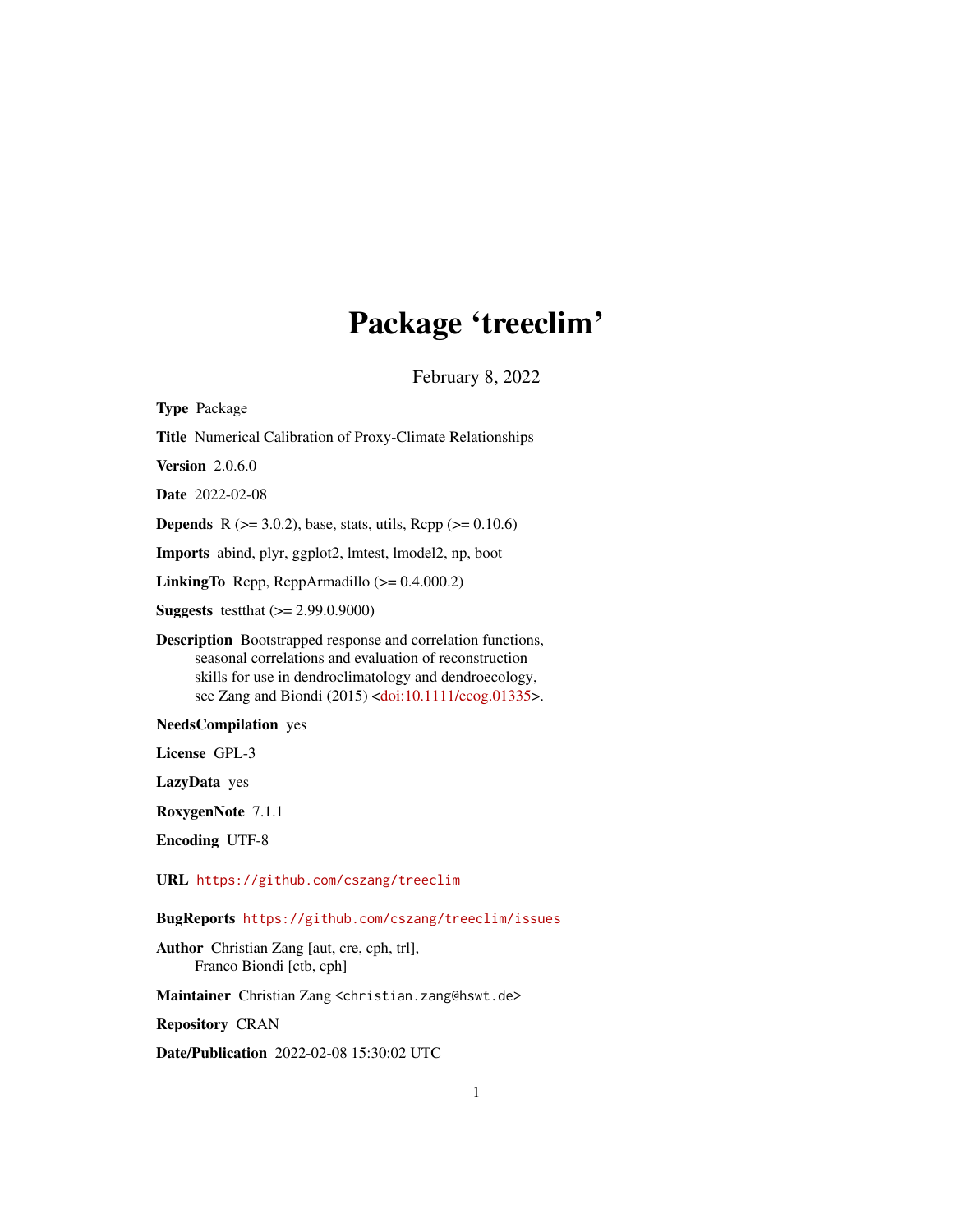## <span id="page-1-0"></span>R topics documented:

|       |                                                                                                                              | -6             |
|-------|------------------------------------------------------------------------------------------------------------------------------|----------------|
|       | $\text{exclude\_from} \dots \dots \dots \dots \dots \dots \dots \dots \dots \dots \dots \dots \dots \dots \dots \dots \dots$ |                |
|       |                                                                                                                              | $\overline{9}$ |
|       |                                                                                                                              |                |
|       |                                                                                                                              |                |
|       |                                                                                                                              |                |
|       |                                                                                                                              |                |
|       |                                                                                                                              |                |
|       |                                                                                                                              |                |
|       |                                                                                                                              |                |
|       |                                                                                                                              |                |
|       |                                                                                                                              |                |
|       |                                                                                                                              |                |
|       |                                                                                                                              |                |
|       |                                                                                                                              |                |
|       |                                                                                                                              |                |
|       |                                                                                                                              |                |
|       |                                                                                                                              |                |
|       |                                                                                                                              |                |
|       |                                                                                                                              |                |
|       |                                                                                                                              |                |
| Index |                                                                                                                              | 23             |

<span id="page-1-1"></span>dcc *Response and correlation function analysis*

## Description

This function calculates (potentially moving or evolving) response and correlation functions from tree-ring chronologies and monthly climatic data. For the moving case, the calculation is performed repeatedly for consecutive time windows. Function parameters may be bootstrapped to calculate their significance and confidence intervals.

## Usage

```
dcc(
  chrono,
  climate,
  selection = -6:9.
  method = "response",
  dynamic = "static",
  moving,
  win\_size = 25,
  win_{\text{offset}} = 1,
```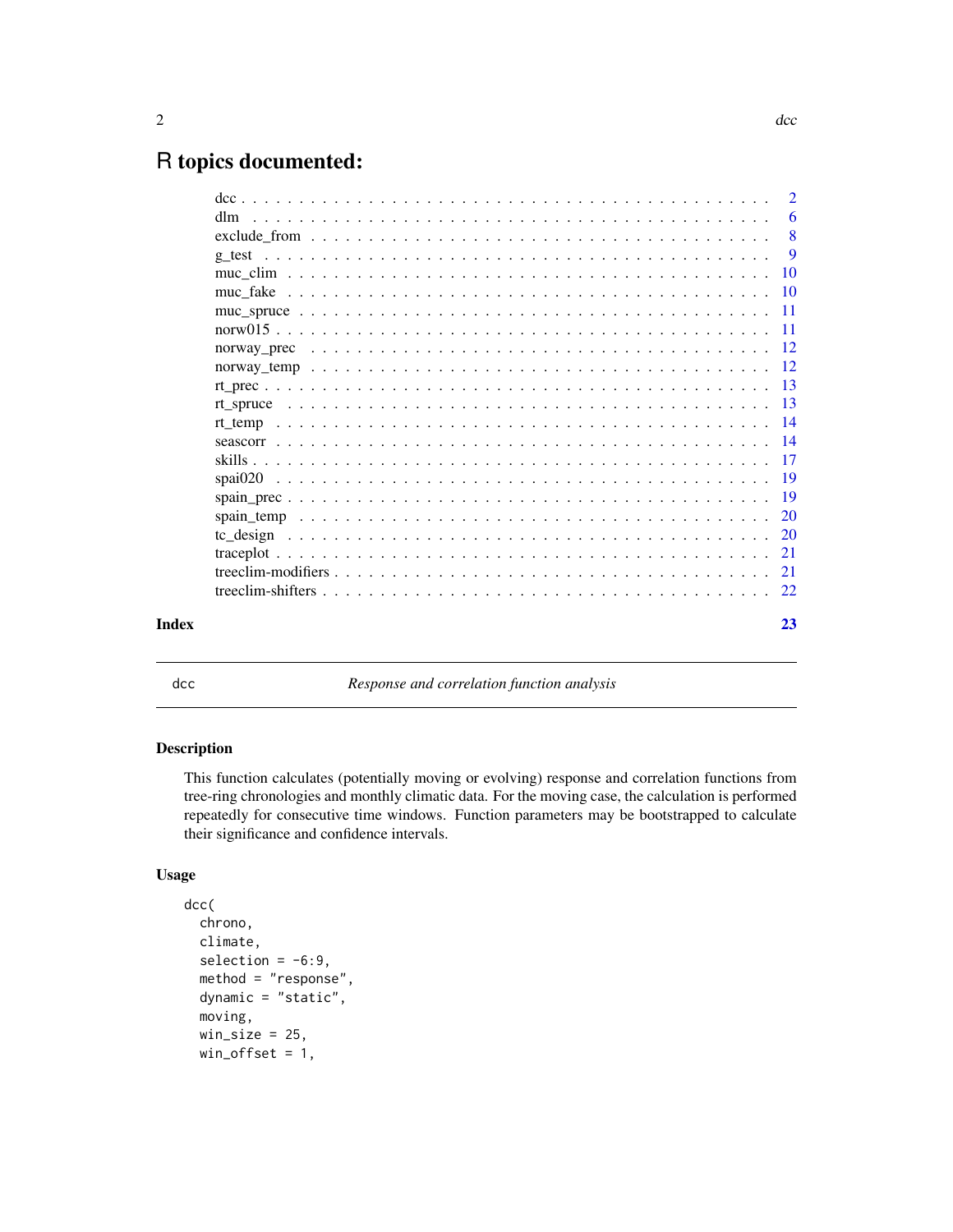$\rm{d}$ cc  $\rm{3}$ 

```
start_last = TRUE,
 timespan = NULL,
 var_names = NULL,
 ci = 0.05,boot = "stationary",
 sb = TRUE)
```
## Arguments

| chrono     | data. frame containing a tree-ring chronologies, e.g. as obtained by chron of<br>package dplR.                                                                                                                                                                                                                                                                                          |
|------------|-----------------------------------------------------------------------------------------------------------------------------------------------------------------------------------------------------------------------------------------------------------------------------------------------------------------------------------------------------------------------------------------|
| climate    | either a data. frame or matrix with climatic data in monthly resolution, with<br>year, month and climate parameters in columns (all columns except year and<br>month will be recognized as parameters for response or correlation functions),<br>or a single data. frame or matrix in 13-column format (see below), or a (po-<br>tentially named) list of one or several of the latter. |
| selection  | either a numeric vector, a modifier, or a chain of modifiers specifying the pa-<br>rameter selection for the model (see Details).                                                                                                                                                                                                                                                       |
| method     | character string specifying the calculation method. Possible values are "re-<br>sponse" and "correlation". Partial strings are ok.                                                                                                                                                                                                                                                      |
| dynamic    | character; should the analyis be carried out in a static, moving, or evolving<br>fashion. One of c("static","moving","evolving"). Defaults to "static".<br>Partial strings are ok.                                                                                                                                                                                                      |
| moving     | deprecated, use dynamic instead.                                                                                                                                                                                                                                                                                                                                                        |
| win_size   | integer giving the window size for each recalculation in years for a moving anal-<br>ysis, and the initial window size for an evolving analysis.                                                                                                                                                                                                                                        |
| win_offset | integer giving the number of years between each window start in years.                                                                                                                                                                                                                                                                                                                  |
| start_last | logical flag indicating whether the first window should start at the rear end<br>(youngest part of the series) or not.                                                                                                                                                                                                                                                                  |
| timespan   | integer vector of length 2 specifying the time interval (in years) to be consid-<br>ered for analysis. Defaults to the maximum possible interval.                                                                                                                                                                                                                                       |
| var_names  | character vector with variable names. Defaults to corresponding column names<br>of parameter climate if given as data. frame, or its names if given as list.                                                                                                                                                                                                                            |
| ci         | numerical value to set the test level for significance test (values 0.01, 0.05 and<br>0.1 are allowed); the confidence intervals are adapted accordingly.                                                                                                                                                                                                                               |
| boot       | character indicating which bootstrap method should be used, one of c("stationary", "std", "exact")                                                                                                                                                                                                                                                                                      |
| sb         | logical flag indicating whether textual status bar for moving case should be<br>suppressed. Suppression is recommended for e.g. Sweave files.                                                                                                                                                                                                                                           |

## Details

This function builds upon and extents the functionality of programme DENDROCLIM2002 (Biondi and Waikul, 2004), and will calculate bootstrapped (and non-bootstrapped) moving and static response and correlation functions in a similar fashion as described in the above mentioned paper.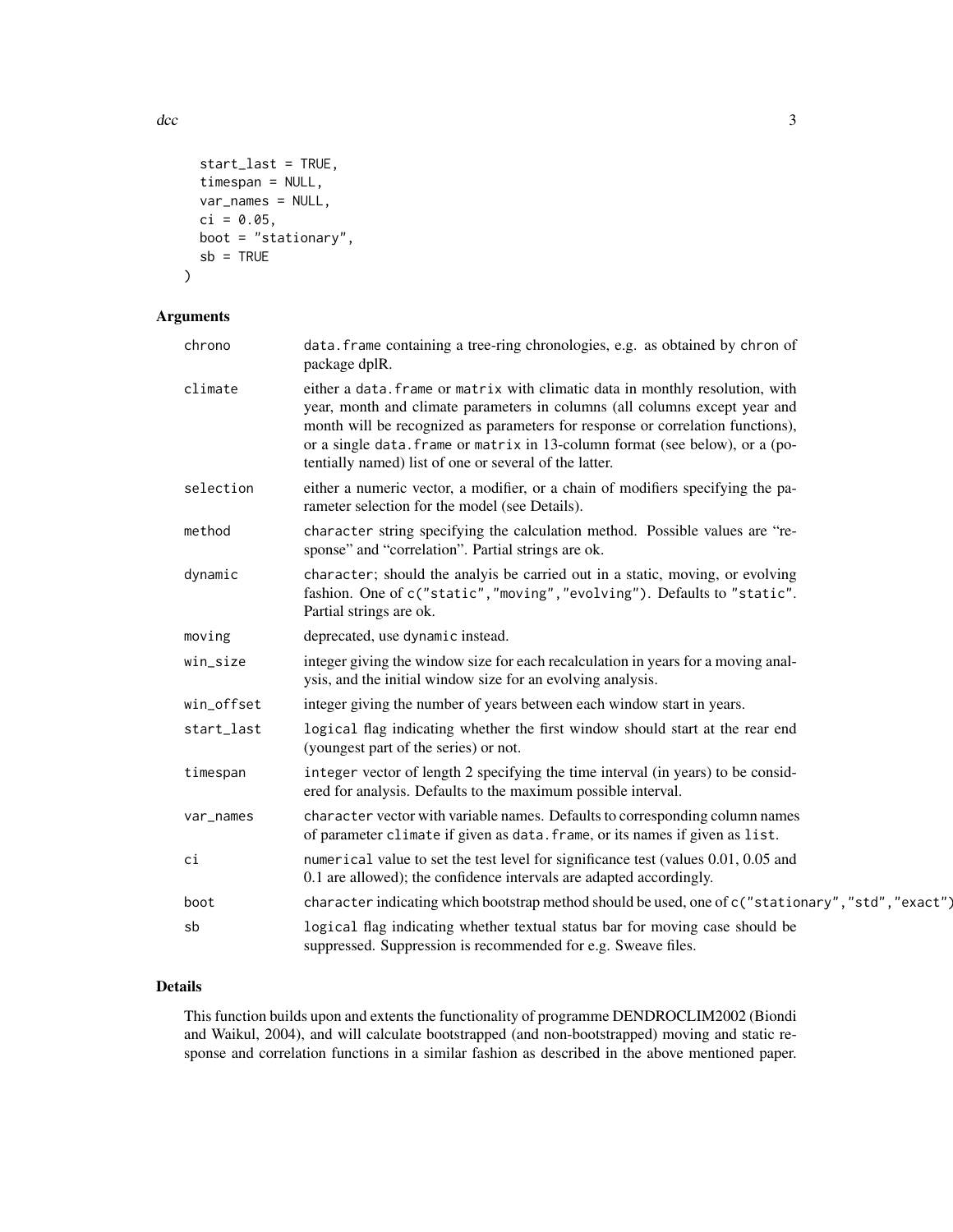Important extensions include a very flexible parameter selection model (see below), the possibility to use an unlimited number of climate parameters, and the option to use exact bootstrapping.

Input chronology data can be a data.frame such as produced by function chron of package dplR. It has to be a data. frame with at least one column containing the tree-ring indices, and the corresponding years as rownames.

For climatic input data, there are three possibilities: Firstly, input climatic data can be a data. frame or matrix consisting of at least 3 rows for years, months and at least one climate parameter in the given order. Secondly, input climatic data can be a single data.frame or matrix in the style of the original DENDROCLIM2002 input data, i.e. one parameter with 12 months in one row, where the first column represents the year. Or thirdly, input climatic data can be a (potentially named) list of one or several of the latter described data.frame or matrices. If named list is provided, potentially provided variable names through argument var\_names are ignored. As an internal format dispatcher checks the format automatically, it is absolutely necessary that in all three cases, only complete years (months 1-12) are provided. It is not possible to mix different formats in one go.

Parameters can be selected with the 'selection' parameter in two different ways:

- simple selections: as an example -6:9 selects from all climate variables all months from previous year's June (-6, previous year's months are specified as negative integers) to current years September (9, months of the current year are specified as positive integers) as model parameters. Months from the previous year and the year before that can be selected using [treeclim-shifters](#page-21-1) like ..(6) to refer to July of the year before the previous year.
- using *modifiers*: More complex parameter selections can be obtained by the *modifiers* provided in treeclim: .range, .mean, and .sum. These modifiers can also be chained to create complex selections. See [treeclim-modifiers](#page-20-1) for details.

For the exclusion of months, the convenience function [exclude\\_from](#page-7-1) (or short [exfr](#page-7-2)) is provided.

1000 bootstrap samples are taken from the original distributions of climate and tree-ring data, either using the stationary bootstrap (Politis and Romano 1994, boot = "stationary") or classical bootstrap (DENDROCLIM2002-style, boot = "std"). The stationary bootstrap mimics the stationary properties of the original time series in the resampled time series by resampling within blocks. Within each block, the number of observations is random and has a geometric distribution. Consequently, the choice of the distribution parameter will affect the autocorrelation structure of the resampled time series. Optimal (expected) block length is chosen according to Politis and White (2004). In the case of response function analysis, an eigen decomposition of the standardized predictor matrix is performed. Nonrelevant eigenvectors are removed using the PVP criterion (Guiot, 1990), principal component scores are then calculated from the matrices of reduced eigenvectors and standardized climatic predictors. Response coefficients are found via singular value decomposition, and tested for significance using the 95% percentile range method (Dixon, 2001). In case of correlation function analysis, the coefficients are Pearson's correlation coefficients. The same method for significance testing is applied.

There is also the option to use exact bootstrapping like implemented in seascorr (Meko et al. 2011, boot = "exact"). In this case, circulant embedding is used to simulate the tree-ring data 1000 times as time series with the same frequency characteristics like the original time-series (Percival & Constantine, 2006). Empirical non-exceedence probabilities are used to test the coefficients of the response/correlation function with the original data for significance. For the exact bootstrapping case, no confidence intervals for the response/correlation coefficients can be computed.

<span id="page-3-0"></span>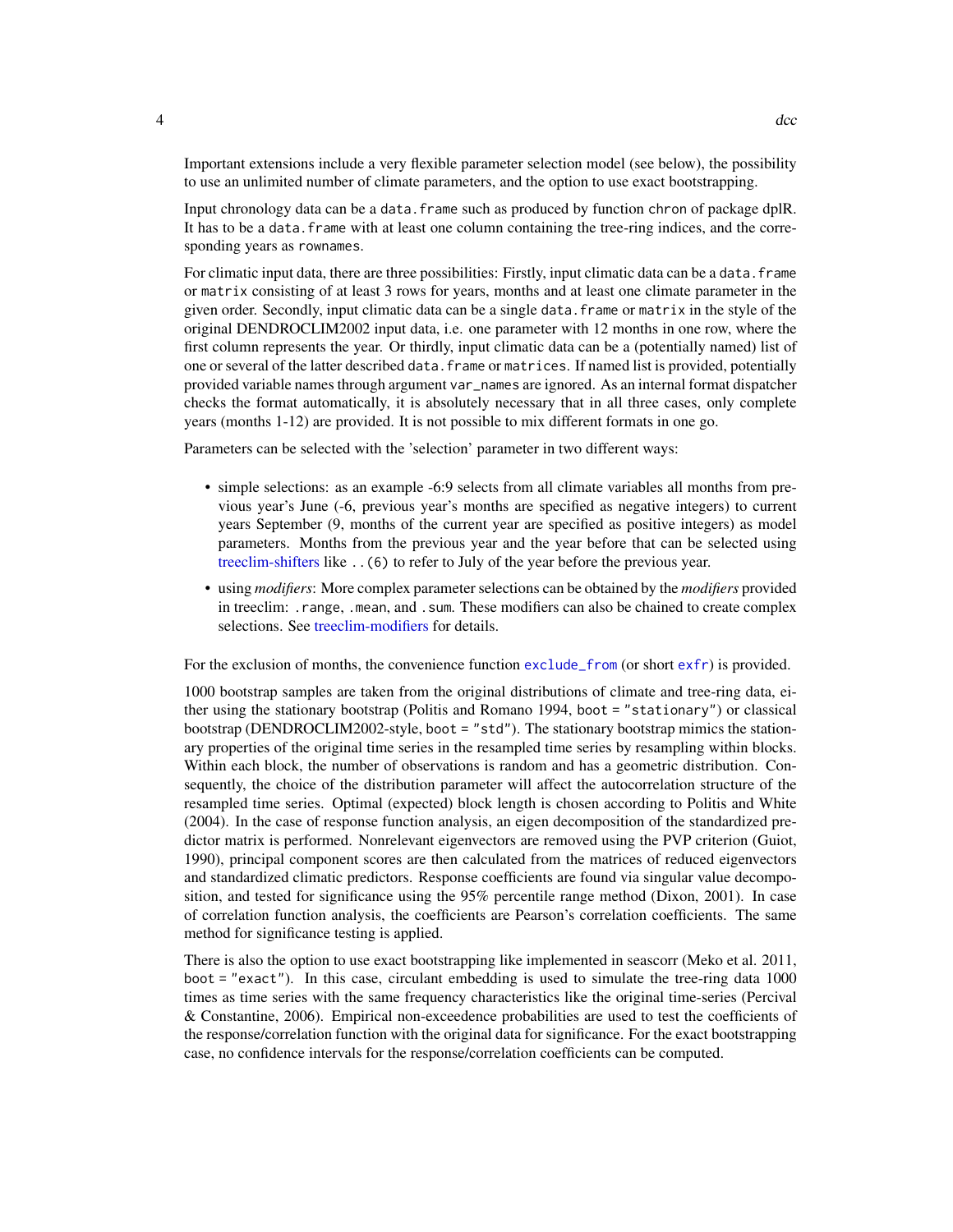## Value

'dcc' returns an 'object' of class '"tc\_dcc"'.

The functions 'summary' and 'plot' are used to obtain and print a summary of the results, and to create a plot. The function 'coef' can be used to extract the coefficients.

An object of class '"tc\_dcc"' is a list containing at least the following components:

| call      | the call made to function 'dcc'                                                                                                                                                                                                                                                                                                                                                                                                        |
|-----------|----------------------------------------------------------------------------------------------------------------------------------------------------------------------------------------------------------------------------------------------------------------------------------------------------------------------------------------------------------------------------------------------------------------------------------------|
| coef      | the coefficients, themselves being an object of class 'tc_coef' for the static case,<br>and of class 'tc_mcoef' for the moving case. Objects of class 'tc_coef' are single<br>data.frames, while objects of class 'tc_mcoef' are lists of seperate data.frames<br>for the coefficients (element 'coef'), upper and lower confidence interval (ele-<br>ments 'ci_upper' and 'ci_lower'), and significance flags (element 'significant') |
| design    | the design matrix on which this call to 'dcc' operates                                                                                                                                                                                                                                                                                                                                                                                 |
| truncated | the input data truncated to the common timespan or the specified timespan                                                                                                                                                                                                                                                                                                                                                              |
| original  | the original input data, with the climate data being recast into a single data.frame                                                                                                                                                                                                                                                                                                                                                   |
|           |                                                                                                                                                                                                                                                                                                                                                                                                                                        |

## Author(s)

Christian Zang; the original MATLAB code for exact bootstrapping was written by Dave Meko

#### References

Biondi, F & Waikul, K (2004) DENDROCLIM2002: A C++ program for statistical calibration of climate signals in tree-ring chronologies. *Computers & Geosciences* 30:303-311

Dixon, PM (2001) Bootstrap resampling. In: El-Shaarawi, AH, Piegorsch, WW (Eds.), *The Encyclopedia of Environmetrics*. Wiley, New York.

Guiot, J (1991) The boostrapped response function. *Tree-Ring Bulletin* 51:39-41

Meko DM, Touchan R, Anchukaitis KJ (2011) Seascorr: A MATLAB program for identifying the seasonal climate signal in an annual tree-ring time series. *Computers \& Geosciences* 37:1234-241

Percival DB, Constantine WLB (2006) Exact simulation of Gaussian Time Series from Nonparametric Spectral Estimates with Application to Bootstrapping. *Statistics and Computing* 16:25-35

Patton, A. and D.N. Politis and H. White (2009), "CORRECTION TO 'Automatic block-length selection for the dependent bootstrap' by D. Politis and H. White", Econometric Reviews 28(4), 372-375.

Politis, D.N. and H. White (2004), Automatic block-length selection for the dependent bootstrap, Econometric Reviews 23(1), 53-70.

#### Examples

```
## Not run:
dc_resp <- dcc(muc_spruce, muc_clim)
```
## End(Not run)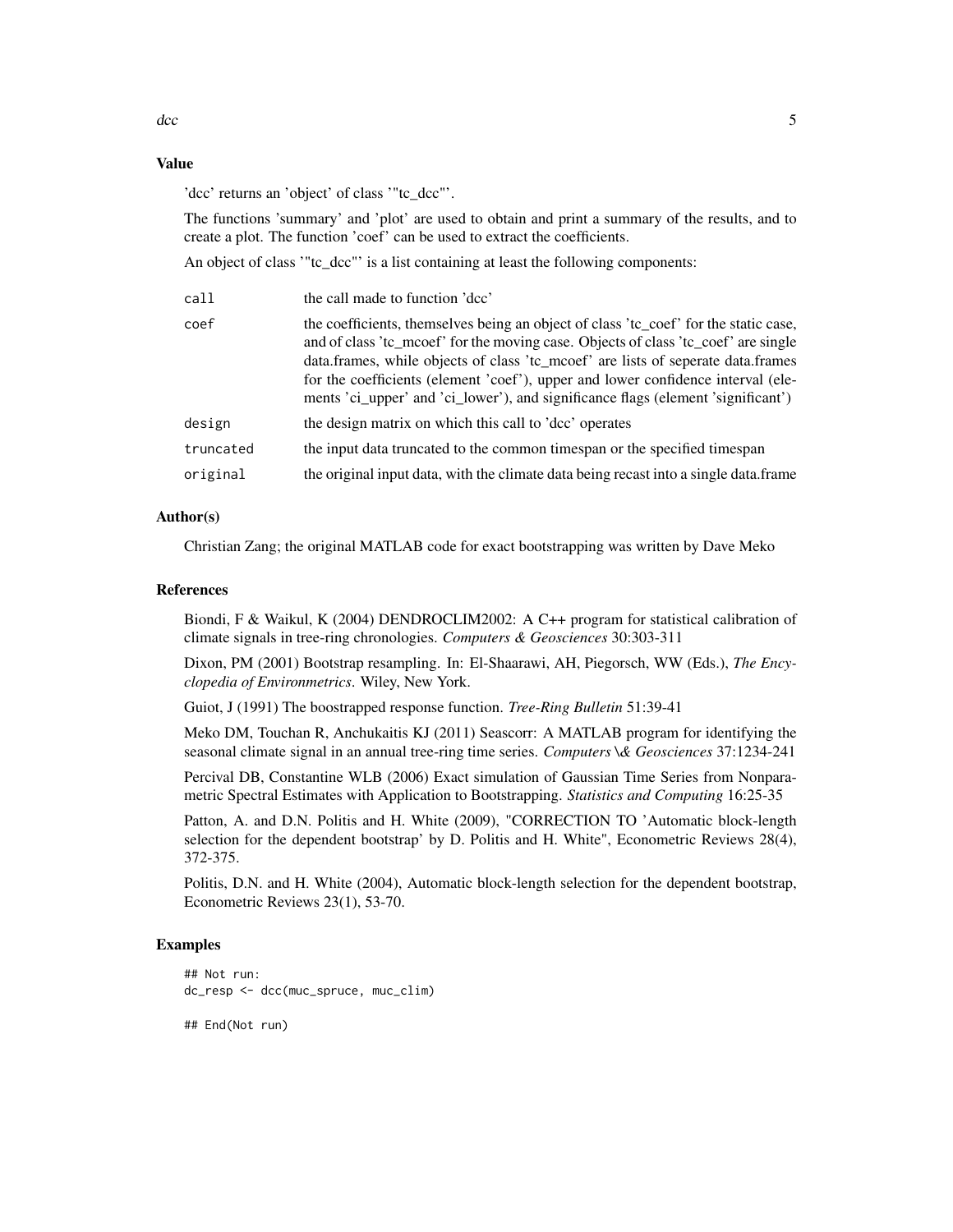<span id="page-5-1"></span><span id="page-5-0"></span>This is a wrapper around  $\text{Im}$  for working with the same data structures and modifiers as [dcc](#page-1-1) does.

```
Usage
```

```
dlm(
  chrono,
  climate,
  selection,
  timespan = NULL,
  var_names = NULL,
  param_names = NULL,
  intercept = TRUE,
  scale = FALSE
)
```
## Arguments

| chrono      | data. frame containing a tree-ring chronologies, e.g. as obtained by chron of<br>package dplR.                                                                                                                                                                                                                                                                                          |
|-------------|-----------------------------------------------------------------------------------------------------------------------------------------------------------------------------------------------------------------------------------------------------------------------------------------------------------------------------------------------------------------------------------------|
| climate     | either a data. Frame or matrix with climatic data in monthly resolution, with<br>year, month and climate parameters in columns (all columns except year and<br>month will be recognized as parameters for response or correlation functions),<br>or a single data. frame or matrix in 13-column format (see below), or a (po-<br>tentially named) list of one or several of the latter. |
| selection   | either a numeric vector, a modifier, or a chain of modifiers specifying the pa-<br>rameter selection for the model (see Details).                                                                                                                                                                                                                                                       |
| timespan    | integer vector of length 2 specifying the time interval (in years) to be consid-<br>ered for analysis. Defaults to the maximum possible interval.                                                                                                                                                                                                                                       |
| var_names   | character vector with variable names. Defaults to corresponding column names<br>of parameter climate if given as data. frame, or its names if given as list.                                                                                                                                                                                                                            |
| param_names | character vector with parameter names. Defaults to auto-generated (poten-<br>tially compound) names.                                                                                                                                                                                                                                                                                    |
| intercept   | logical: should intercept be included in model?                                                                                                                                                                                                                                                                                                                                         |
| scale       | logical: should data be scaled prior to computing model? If TRUE, intercept<br>will be set to FALSE.                                                                                                                                                                                                                                                                                    |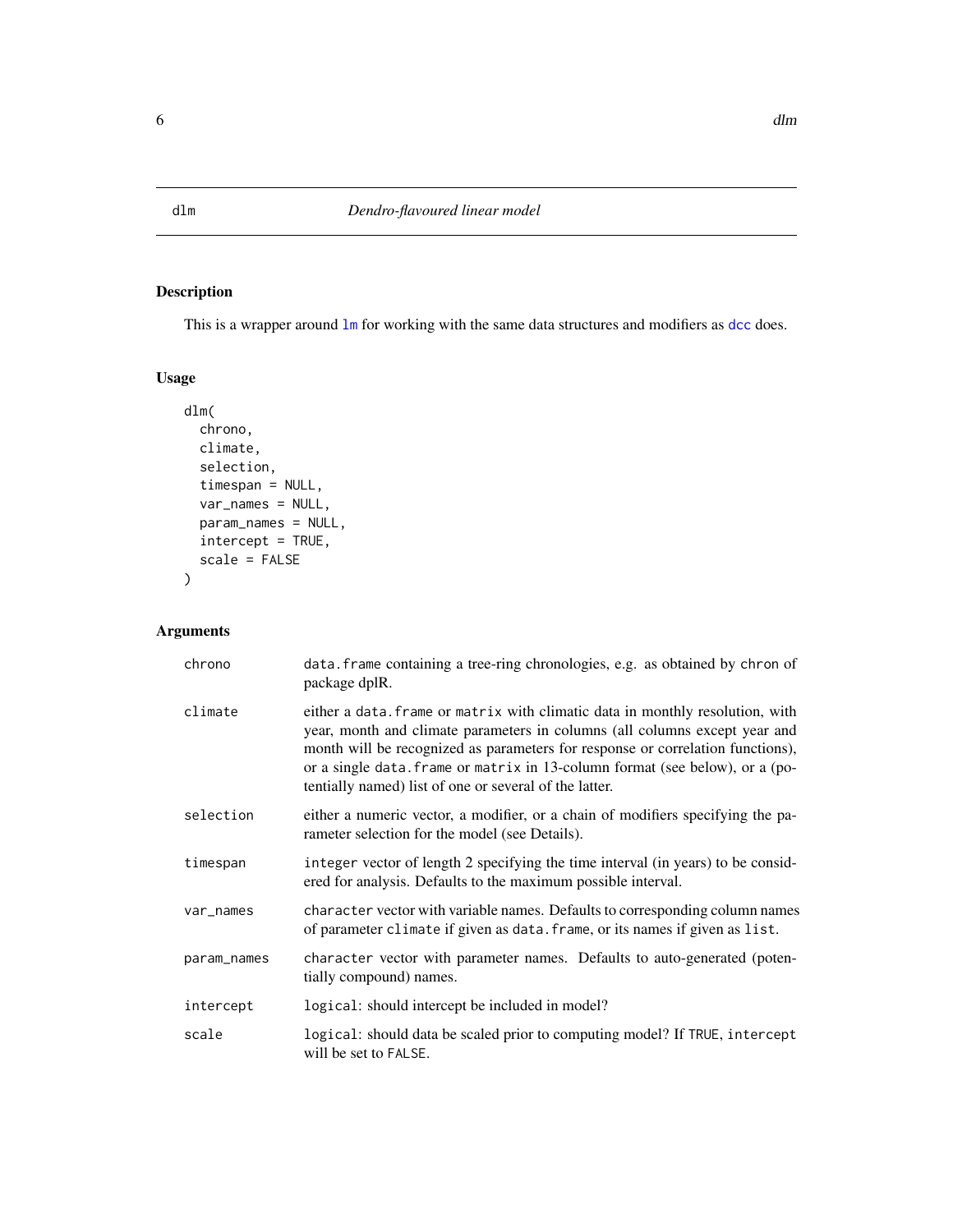## Details

Input chronology data can be a data.frame such as produced by function chron of package dplR. It has to be a data. frame with at least one column containing the tree-ring indices, and the corresponding years as rownames.

For climatic input data, there are three possibilities: Firstly, input climatic data can be a data. frame or matrix consisting of at least 3 rows for years, months and at least one climate parameter in the given order. Secondly, input climatic data can be a single data.frame or matrix in the style of the original DENDROCLIM2002 input data, i.e. one parameter with 12 months in one row, where the first column represents the year. Or thirdly, input climatic data can be a (potentially named) list of one or several of the latter described data.frame or matrices. If named list is provided, potentially provided variable names through argument var\_names are ignored. As an internal format dispatcher checks the format automatically, it is absolutely necessary that in all three cases, only complete years (months 1-12) are provided. It is not possible to mix different formats in one go.

In 'dlm', there is no default parameter selection, in contrast to 'dcc'. Parameters can be selected with the 'selection' parameter in two different ways:

- simple selections: as an example -6:9 selects from all climate variables all months from previous year's June (-6, previous year's months are specified as negative integers) to current years September (9, months of the current year are specified as positive integers) as model parameters. Months from the previous year and the year before that can be selected using [treeclim-shifters](#page-21-1) like ..(6) to refer to July of the year before the previous year.
- using *modifiers*: More complex parameter selections can be obtained by the *modifiers* provided in treeclim: .range, .mean, and .sum. These modifiers can also be chained to create complex selections. See [treeclim-modifiers](#page-20-1) for details.

For the exclusion of months, the convenience function [exclude\\_from](#page-7-1) (or short [exfr](#page-7-2)) is provided.

With 'dlm' one would usually try to keep the number of predictors low.

For pretty output of the resulting linear model, parameters can be renamed, to e.g. reflect the season they represent.

## Value

'dlm' returns an 'object' of class '"tc\_dlm"', which is a superclass of 'lm'. Additional elements to what is included in standard 'lm' objects:

| call dlm  | the call made to function 'dlm'                                                       |
|-----------|---------------------------------------------------------------------------------------|
| design    | the design matrix on which this call to 'dlm' operates                                |
| truncated | the input data truncated to the common timespan or the specified timespan             |
| original  | the original input data, with the climate data being recast into a single data. frame |

#### Author(s)

Christian Zang

#### <span id="page-6-0"></span>dlm and the contract of the contract of the contract of the contract of the contract of the contract of the contract of the contract of the contract of the contract of the contract of the contract of the contract of the co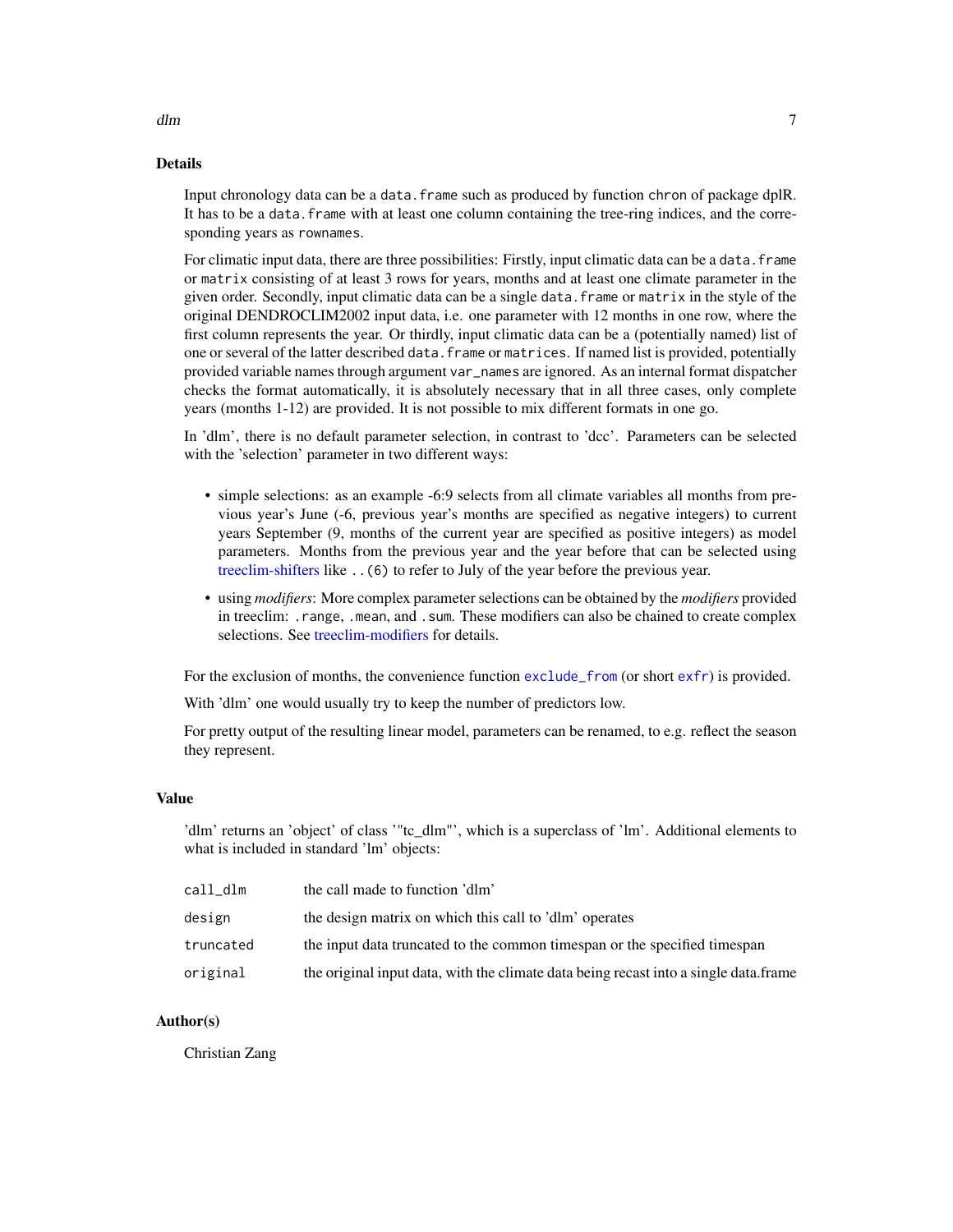## Examples

```
dlm1 <- dlm(rt_spruce, rt_prec, .sum(6:8), param_names = "summer_prec")
summary(dlm1)
dlm2 <- dlm(rt_spruce, list(rt_prec, rt_temp),
  sum(6:8, "prec") + ...mean(6:8, "temp"), var_names = c("prec", "temp"),
 param_names = c("summer_prec", "summer_temp"))
summary(dlm2)
anova(dlm1, dlm2)
```
<span id="page-7-1"></span>exclude\_from *Exclude months from analysis*

#### <span id="page-7-2"></span>Description

Single months or ranges of months can be excluded from analysis. This is helpful for e.g. excluding winter months without cambial activity.

### Usage

exclude\_from(month, exclude = NULL)

exfr(month, exclude = NULL)

## Arguments

| month   | range of numeric month ids        |
|---------|-----------------------------------|
| exclude | range or set of months to exclude |

#### Details

These convenience function is provided for the exclusion of months. E.g., . range(exclude\_from(-6:10,-11:3)) will yield the monthly values of all parameters for the months previous June (-6) to current October (10), but without the months previous November (-11) to current March (3) in between. While it is also possible to supply arbitrary vectors as month specification, and not only ranges as shown in most of the examples here, this way of excluding e.g. the dormant season is far more convenient.

## Value

a reduced set of numeric month ids

## See Also

link{.range}, link{.mean}, link{.sum}

#### Examples

exfr(-5:10, -10:3)

<span id="page-7-0"></span>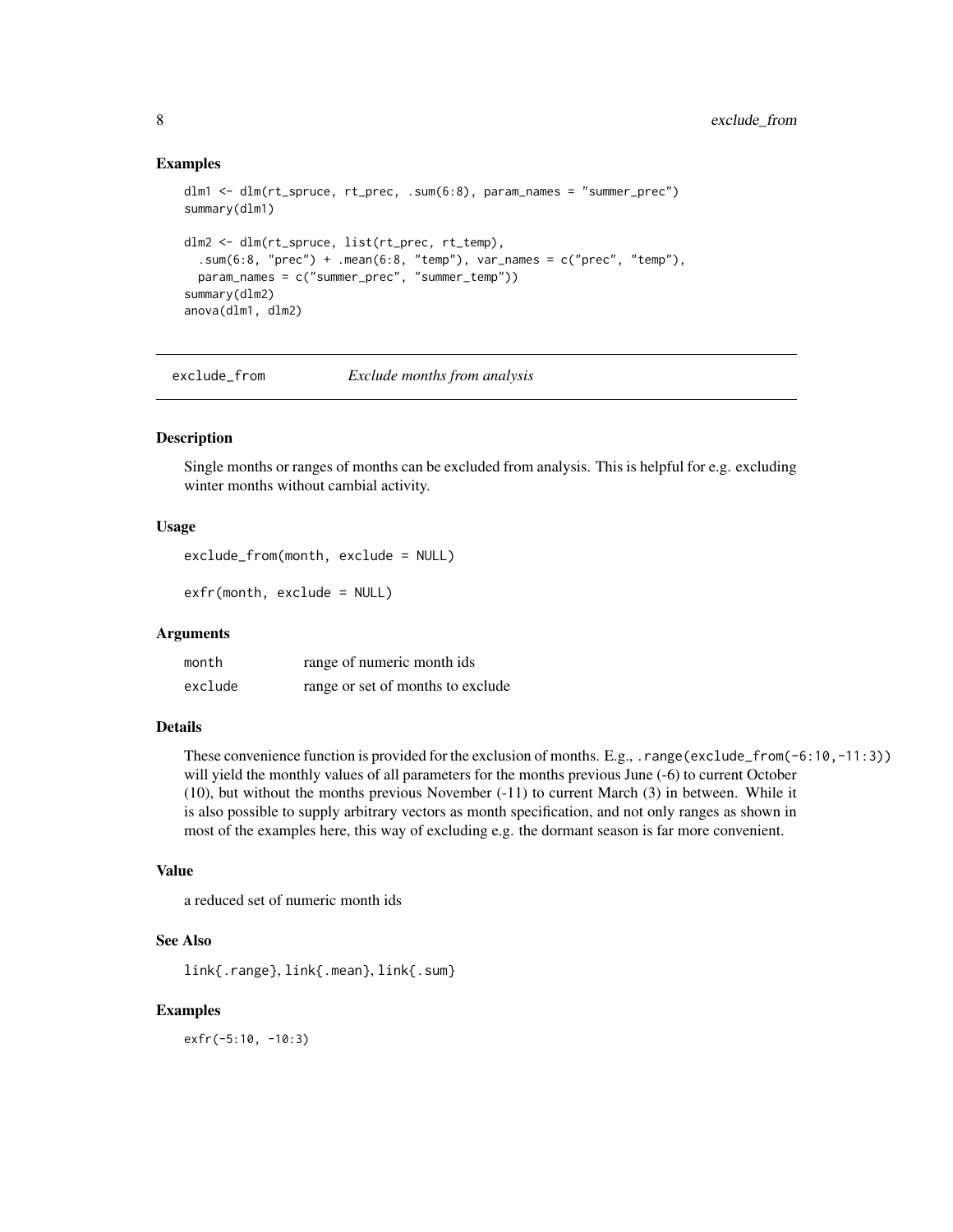<span id="page-8-0"></span>This function provides a test to decide whether low-frequency modulations in the relationship between climate and tree-growth are significantly stronger or weaker than could be expected by chance.

#### Usage

 $g_{\text{test}}(x, \text{boot} = \text{FALSE}, \text{sb} = \text{TRUE})$ 

#### Arguments

| $\mathbf{x}$ | an object of class "to dcc" as returned from a call to dcc with moving correla-<br>tions enabled |
|--------------|--------------------------------------------------------------------------------------------------|
| boot         | logical shall the individual correlations be bootstrapped? (see details)                         |
| -sh          | logical shall a status bar be drawn?                                                             |

#### Details

This function is a multivariate extension of the test for spurious low-frequency modulations for moving correlations of time series as proposed by Gershunov et al. (2001). In short, 1000 simulations of random data sets are generated, where the climate data is simulated as Gaussian noise, and the tree-data as linear combinations of the climate parameters using the original coefficients of the correlation function, and an error component with a variance equal to the variance unexplained by the individual parameters.

For each iteration, a moving correlation function is calculated with exactly the same settings as the original model. The standard deviation over the individual windows for each parameter is then compared to the bootstrapped distribution of the standard deviation of the simulated data to test for significantly higher or lower low-frequency modulations.

#### Value

a data.frame with p values for the testing the null hypothesis that the low-frequency modulation of the correlations of the variables with tree-growth can be considered as noise.

## References

Gershunov, A., N. Schneider, and T. Barnett. 2001. Low-frequency modulation of the ENSO-Indian Monsoon rainfall relationship: Signal or noise? Journal of Climate 14:2486-2492.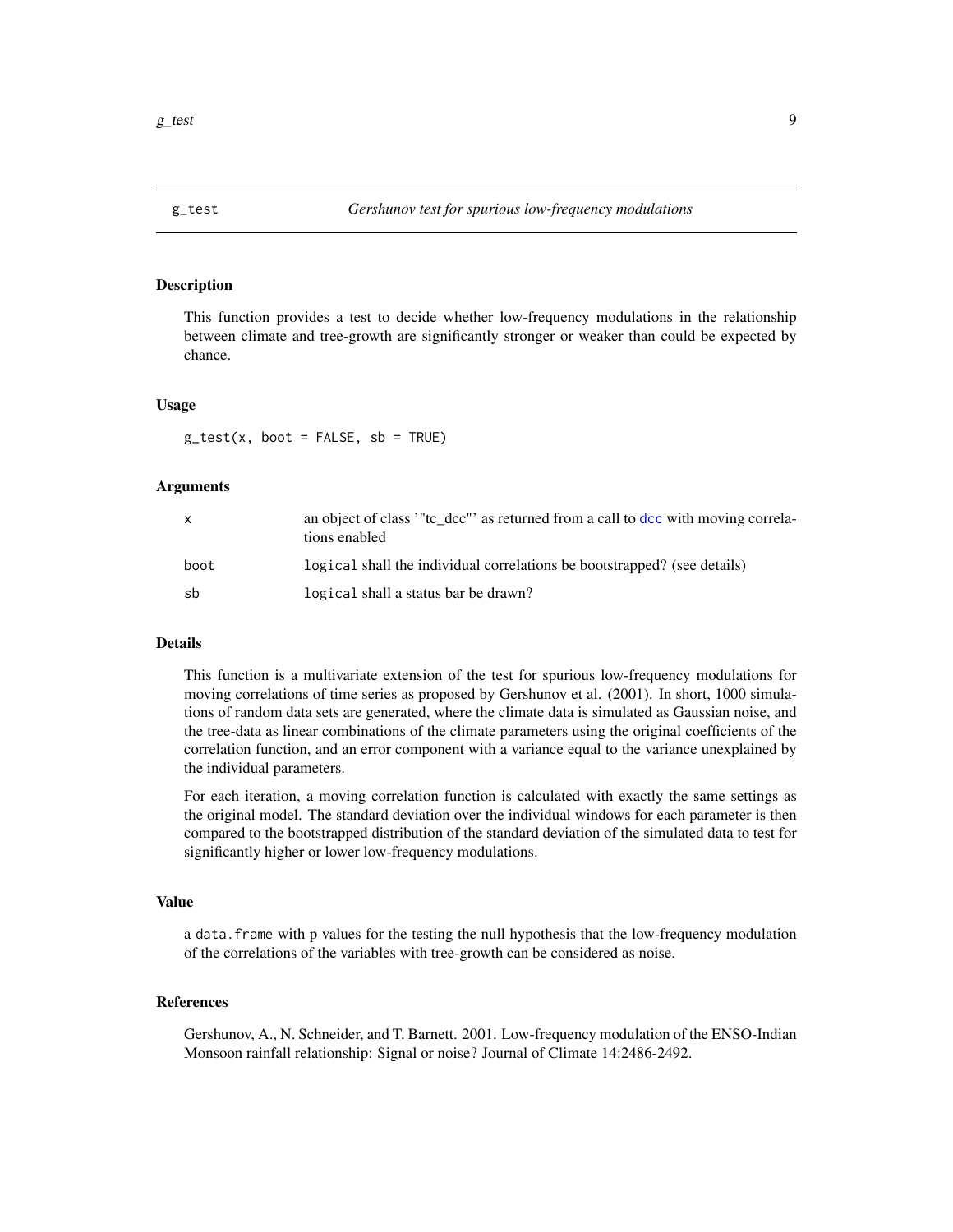## Examples

```
## Not run:
dc_cor <- dcc(muc_spruce, muc_clim, 3:9, method = "cor", moving = TRUE)
g_test(dc_cor)
## End(Not run)
```

| $muc$ <sub>-clim</sub> | Monthly Mean Temperature and Total Precipitation for Forstenrieder |
|------------------------|--------------------------------------------------------------------|
|                        | Park. Munich                                                       |

#### Description

This dataset gives the monthly mean temperature and total precipitation at Forstenrieder Park, Munich, Bavaria, Germany.

#### Usage

data(muc\_clim)

## Format

A data.frame containing four columns with year, month, temperature and precipitation.

#### Source

Zang C, Pretzsch H, Rothe A (2012) Size-dependent responses to summer drought in Scots pine, Norway spruce and common oak. Trees - Structure and Function, 26, 557-569.

muc\_fake *Modeled Tree-Ring Chronology of a Spruce Population near Munich*

#### **Description**

This dataset gives the modelled tree-ring widths for *Picea abies* at Forstenrieder Park, Munich, Bavaria, Germany. Tree growth was modeled as a response of low temperatures in previous and current July and August, high temperatures in current February and March, and high precipitation amounts in current July and August.

#### Usage

```
data(muc_fake)
```
## Format

A data. frame containing tree-ring indices and replication depth with respective years as rownames.

<span id="page-9-0"></span>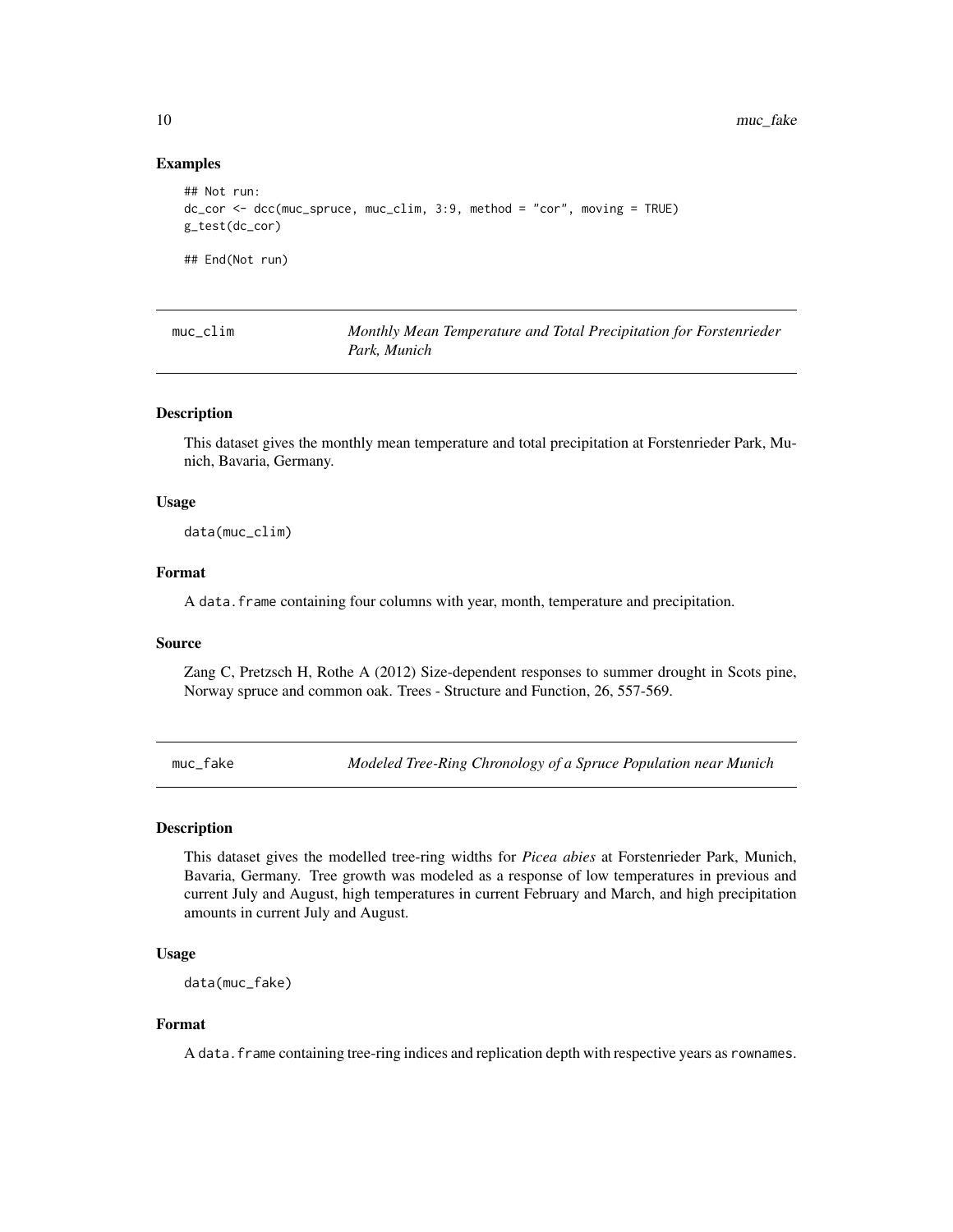#### <span id="page-10-0"></span>muc\_spruce 11

#### Source

Zang C, Pretzsch H, Rothe A (2012) Size-dependent responses to summer drought in Scots pine, Norway spruce and common oak. Trees - Structure and Function, 26, 557-569.

muc\_spruce *Tree-Ring Chronology of a Spruce Population near Munich*

## Description

This dataset gives the tree-ring indices for *Picea abies* at Forstenrieder Park, Munich, Bavaria, Germany. The chronology represents 20 cores from 10 trees. The series were read in using [read.rwl](#page-0-0) from package dplR, detrended using a 60a spline with 50% frequency cutoff (function [detrend](#page-0-0)), and averaged to a [chron](#page-0-0)ology using a robust mean chron.

#### Usage

data(muc\_spruce)

#### Format

A data. frame containing tree-ring indices and replication depth with respective years as rownames.

#### Source

Zang C, Pretzsch H, Rothe A (2012) Size-dependent responses to summer drought in Scots pine, Norway spruce and common oak. Trees - Structure and Function, 26, 557-569.

norw015 *Tree-Ring Chronology of a Pine Population at Visdalen, Norway*

#### Description

This dataset gives the tree-ring indices for *Pinus sylvestris* at a site near Visdalen, Norway. The chronology represents 34 dated series and spans the period between 1600 and 1983. The raw measurements were obtained from the ITRDB (see source), and read in, detrended with cubic splines (frequency cutoff of 50 percent at two thirds of the series length) and averaged using [read.rwl](#page-0-0), [detrend](#page-0-0), and [chron](#page-0-0) from package dplR.

## Usage

```
data(norw015)
```
## Format

A data. frame containing tree-ring indices and replication depth with respective years as rownames.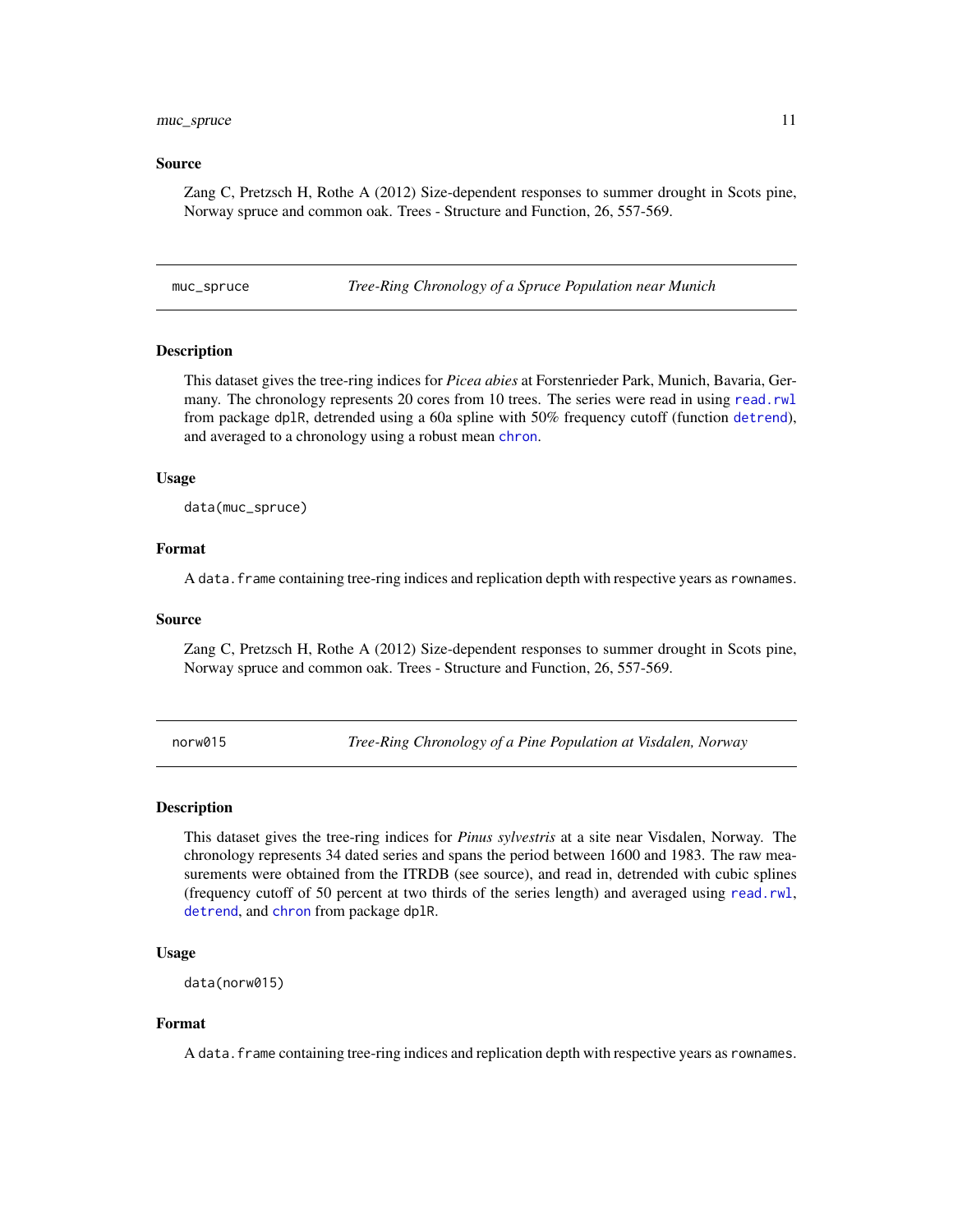#### <span id="page-11-0"></span>Source

Briffa K. Briffa - Visdalen - PISY - ITRDB NORW015. http://hurricane.ncdc.noaa.gov/pls/paleox/f?p=519:1:::::P1\_STUDY\_ Accessed 2014/07/03.

norway\_prec *Monthly Precipitation Sums for Norway*

## Description

This data set gives the monthly precipitation sums at country level for Norway in a decadal (DENDROCLIM2002 style) format from the TYN CY 1.1 data set.

## Usage

data(norway\_prec)

#### Format

A data.frame containing thirteen columns with year and twelve months of temperature data in degree Celsius.

#### Source

Mitchell TD, Carter TR, Jones PD, Hulme M, New M, et al. (2004) A comprehensive set of highresolution grids of monthly climate for Europe and the globe: the observed record (1901-2000) and 16 scenarios (2001-2100). Tyndall Centre for Climate Change Research Working Paper 55, 25.

norway\_temp *Monthly Temperature Means for Norway*

## Description

This data set gives the monthly temperature means at country level for Norway in a decadal (DENDROCLIM2002 style) format from the TYN CY 1.1 data set.

#### Usage

```
data(norway_temp)
```
#### Format

A data.frame containing thirteen columns with year and twelve months of temperature data in degree Celsius.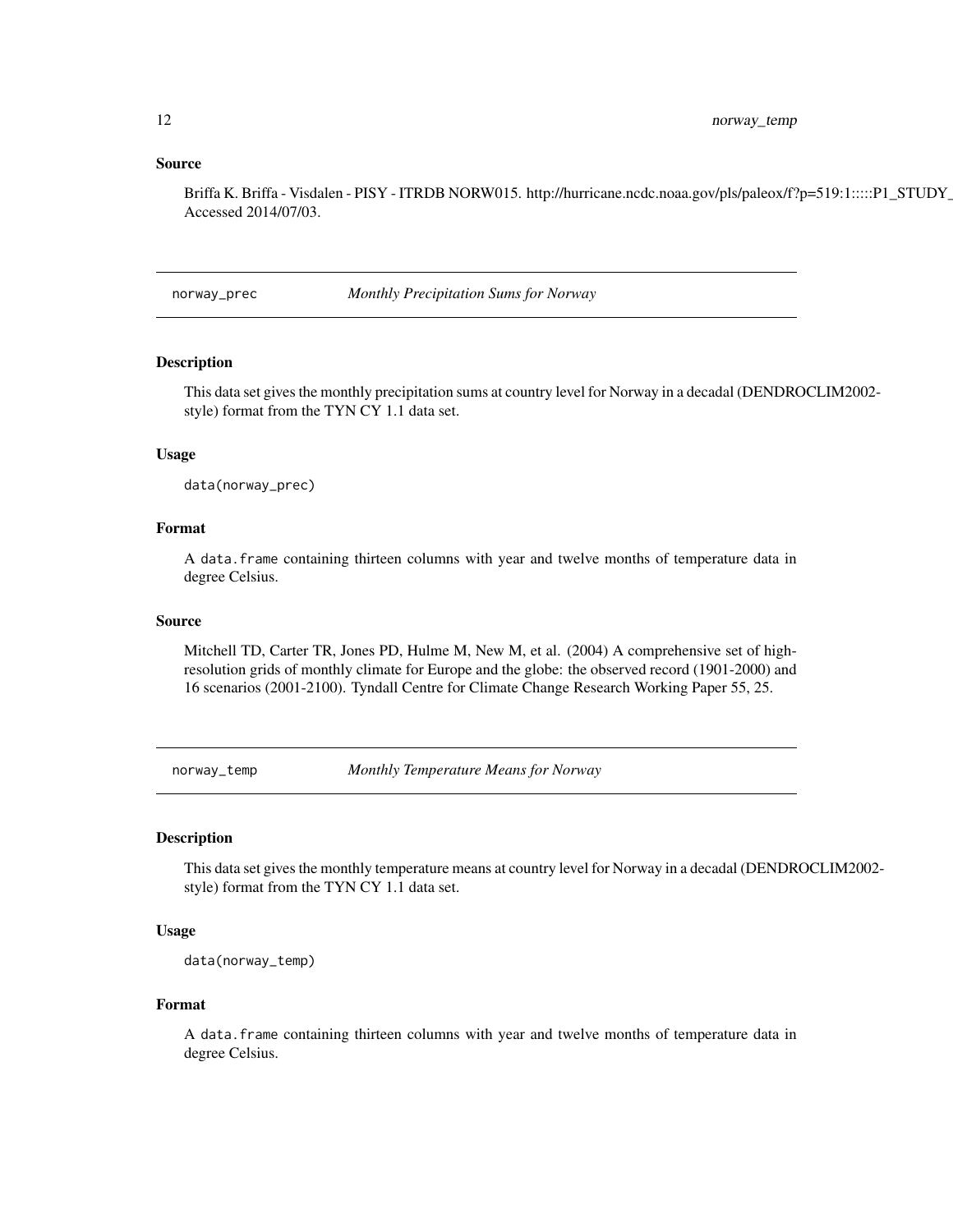#### <span id="page-12-0"></span>rt\_prec 13

## Source

Mitchell TD, Carter TR, Jones PD, Hulme M, New M, et al. (2004) A comprehensive set of highresolution grids of monthly climate for Europe and the globe: the observed record (1901-2000) and 16 scenarios (2001-2100). Tyndall Centre for Climate Change Research Working Paper 55, 25.

rt\_prec *Monthly Precipitation Sums for Rothenburg ob der Tauber, Germany*

#### Description

This dataset gives the monthly precipitation sum at Rothenburg ob der Tauber, Bavaria, Germany in a decadal (DENDROCLIM2002-style) format)

## Usage

data(rt\_prec)

## Format

A data.frame containing thirteen columns with year and twelve months of precipitation data in mm rainfall.

#### Source

Zang C, Rothe A, Weis W, Pretzsch H (2011) Zur Baumarteneignung bei Klimawandel: Ableitung der Trockenstress-Anfaelligkeit wichtiger Waldbaumarten aus Jahrringbreiten. Allgemeine Forstund Jagdzeitung, 182, 98-112.

rt\_spruce *Tree-Ring Chronology of a Spruce Population at Rothenburg ob der Tauber*

#### **Description**

This dataset gives the tree-ring indices for *Picea abies* at Rothenburg ob der Tauber, Bavaria, Germany. The chronology represents 20 cores from 10 trees. The series were read in using [read.rwl](#page-0-0) from package dplR, detrended using a 60a spline with 50% frequency cutoff (function [detrend](#page-0-0)), and averaged to a [chron](#page-0-0)ology using a robust mean chron.

#### Usage

data(rt\_spruce)

#### Format

A data. frame containing tree-ring indices and replication depth with respective years as rownames.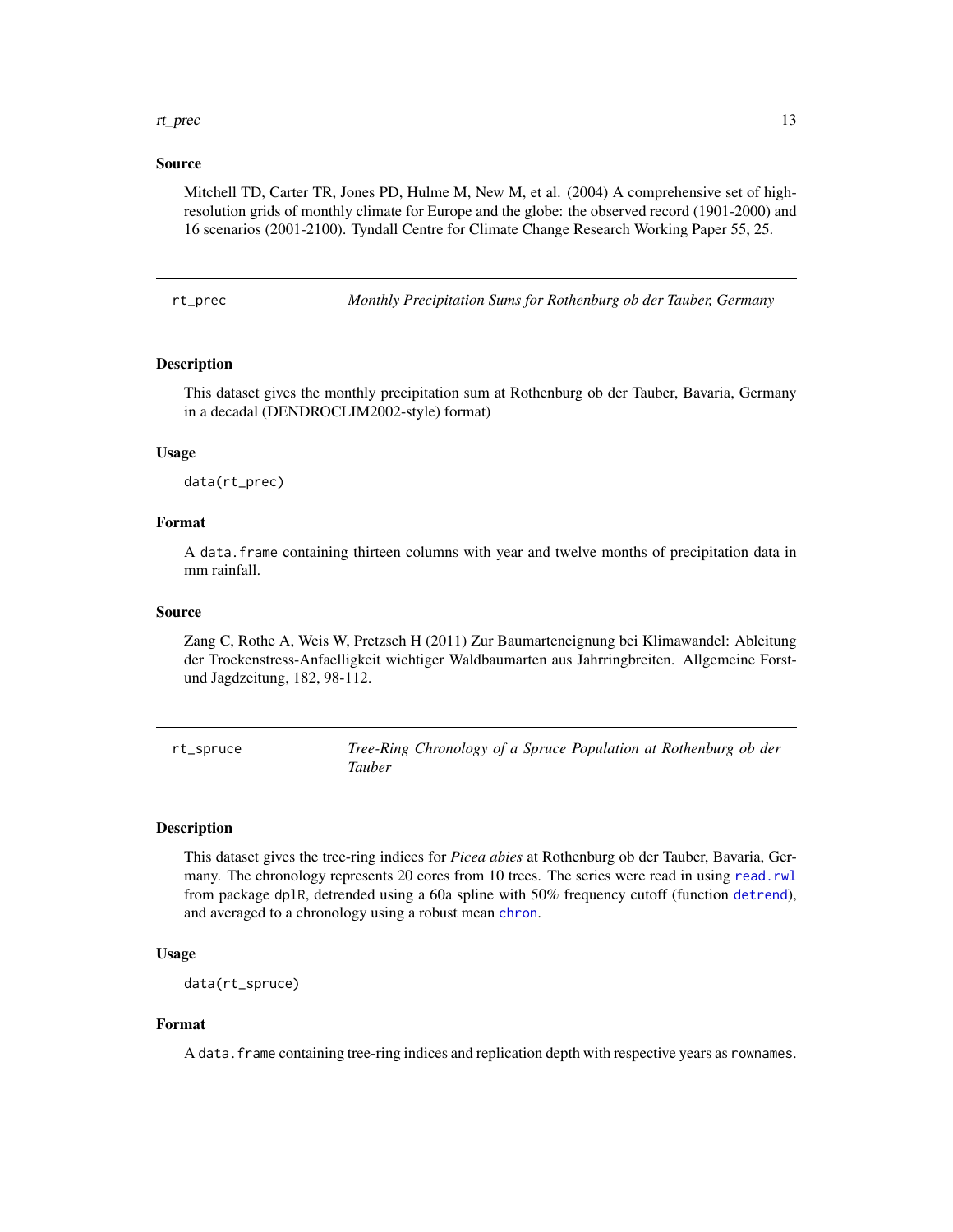#### <span id="page-13-0"></span>Source

Zang C, Rothe A, Weis W, Pretzsch H (2011) Zur Baumarteneignung bei Klimawandel: Ableitung der Trockenstress-Anfaelligkeit wichtiger Waldbaumarten aus Jahrringbreiten. Allgemeine Forstund Jagdzeitung, 182, 98-112.

rt\_temp *Monthly Temperature Means for Rothenburg ob der Tauber, Germany*

#### Description

This dataset gives the monthly temperature means at Rothenburg ob der Tauber, Bavaria, Germany in a decadal (DENDROCLIM2002-style) format)

#### Usage

data(rt\_temp)

#### Format

A data.frame containing thirteen columns with year and twelve months of temperature data in degree Celsius.

## Source

Zang C, Rothe A, Weis W, Pretzsch H (2011) Zur Baumarteneignung bei Klimawandel: Ableitung der Trockenstress-Anfaelligkeit wichtiger Waldbaumarten aus Jahrringbreiten. Allgemeine Forstund Jagdzeitung, 182, 98-112.

<span id="page-13-1"></span>seascorr *Seasonal (partial) correlation analysis*

#### Description

Calculate seasonal correlation with primary and secondary climate variables and tree-ring data, similar to the seascorr function for MATLAB.

#### Usage

```
seascorr(
  chrono,
  climate,
  var_names = NULL,
  timespan = NULL,
  complete = 9,
  season_lengths = c(1, 3, 6),
```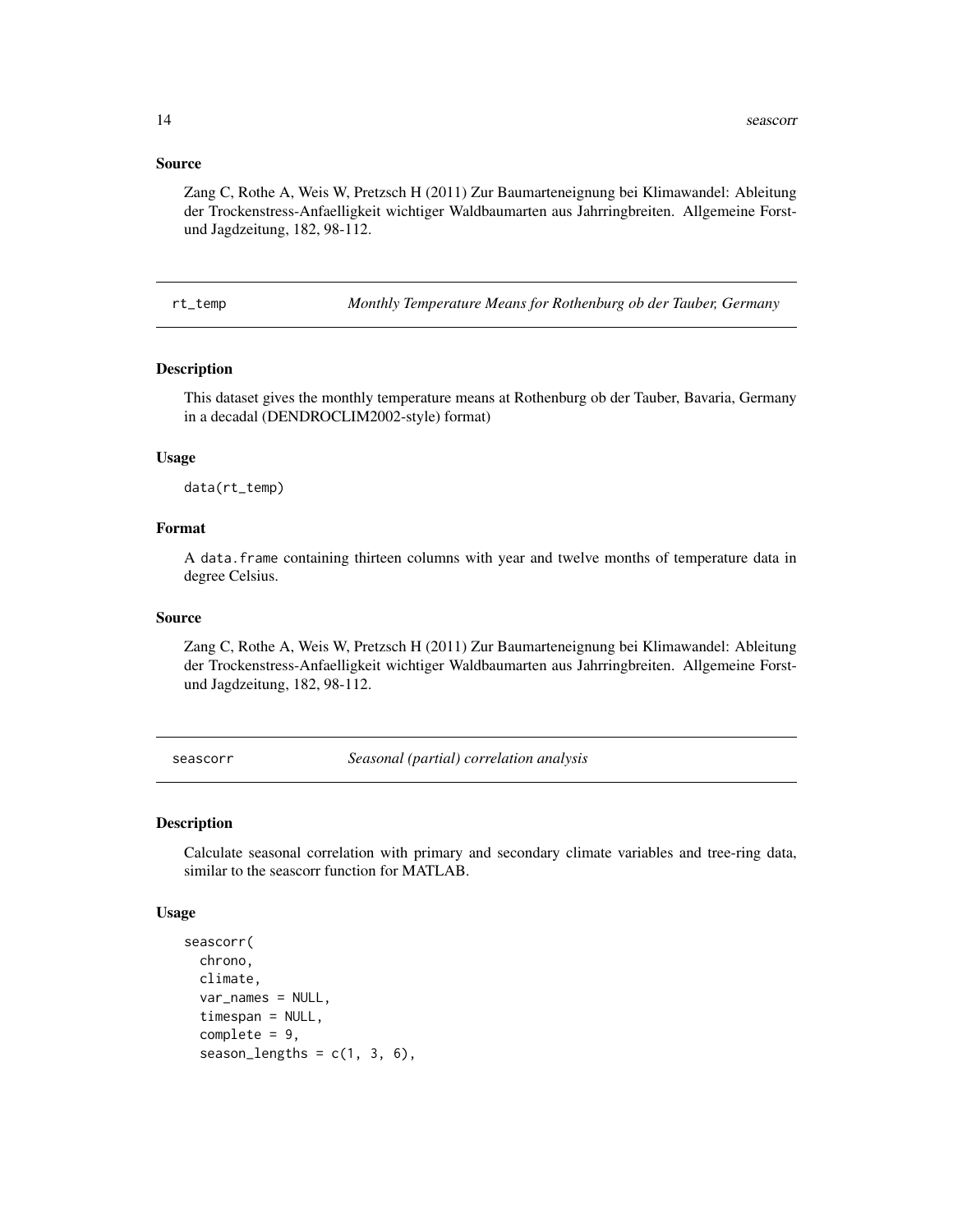#### seascorr and the seascorr contract to the seascorr contract of the seascorr contract of the seascorr contract of the seascorr contract of the seascorr contract of the seascorr contract of the seascorr contract of the seasc

```
primary = 1,
  secondary = 2,
  ci = 0.05\lambda
```
#### **Arguments**

| chrono         | data. frame containing a tree-ring chronologies, e.g. as obtained by chron of<br>package dplR.                                                                                                                                                                                                                                                                                          |
|----------------|-----------------------------------------------------------------------------------------------------------------------------------------------------------------------------------------------------------------------------------------------------------------------------------------------------------------------------------------------------------------------------------------|
| climate        | either a data. frame or matrix with climatic data in monthly resolution, with<br>year, month and climate parameters in columns (all columns except year and<br>month will be recognized as parameters for response or correlation functions),<br>or a single data. frame or matrix in 13-column format (see below), or a (po-<br>tentially named) list of one or several of the latter. |
| var_names      | character vector with variable names. Defaults to corresponding column names<br>of parameter climate if given as data. frame, or its names if given as list.                                                                                                                                                                                                                            |
| timespan       | integer vector of length 2 specifying the time interval (in years) to be consid-<br>ered for analysis. Defaults to the maximum possible interval.                                                                                                                                                                                                                                       |
| complete       | integer scalar, month when tree-ring growth is expected to have finished.                                                                                                                                                                                                                                                                                                               |
| season_lengths | numeric vector giving the lengths of the seasons for variable grouping                                                                                                                                                                                                                                                                                                                  |
| primary        | position numeric or name character of primary climate variable                                                                                                                                                                                                                                                                                                                          |
| secondary      | position numeric or name character of secondary climate variable                                                                                                                                                                                                                                                                                                                        |
| сi             | numerical value to set the test level for significance test (values 0.01, 0.05 and<br>0.1 are allowed); the confidence intervals are adapted accordingly.                                                                                                                                                                                                                               |

## **Details**

This function mimicks the behaviour of the MATLAB function seascorr (Meko et al. 2011), which calculates partial correlations of tree-ring data with a primary and a secondary climatic variable for seasons of different lengths.

Input chronology data can be a data.frame such as produced by function chron of package dplR. It has to be a data. frame with at least one column containing the tree-ring indices, and the corresponding years as rownames.

For climatic input data, there are three possibilities: Firstly, input climatic data can be a data.frame or matrix consisting of at least 3 rows for years, months and at least one climate parameter in the given order. Secondly, input climatic data can be a single data.frame or matrix in the style of the original DENDROCLIM2002 input data, i.e. one parameter with 12 months in one row, where the first column represents the year. Or thirdly, input climatic data can be a list of several of the latter described data.frame or matrices. As an internal format dispatcher checks the format automatically, it is absolutely necessary that in all three cases, only complete years (months 1-12) are provided. It is not possible to mix different formats in one go.

The 'complete' parameter specifies the months of the current year in which tree-growth is assumed to finish. This month marks the last month of the first season, and starting from here, 14 different seasons are computed for each specified season length in one-month steps. E.g., for a starting value of 9 (current September) and season length of 3 months, the first season comprises current July to current September, the second season comprises current June to current August, and the last season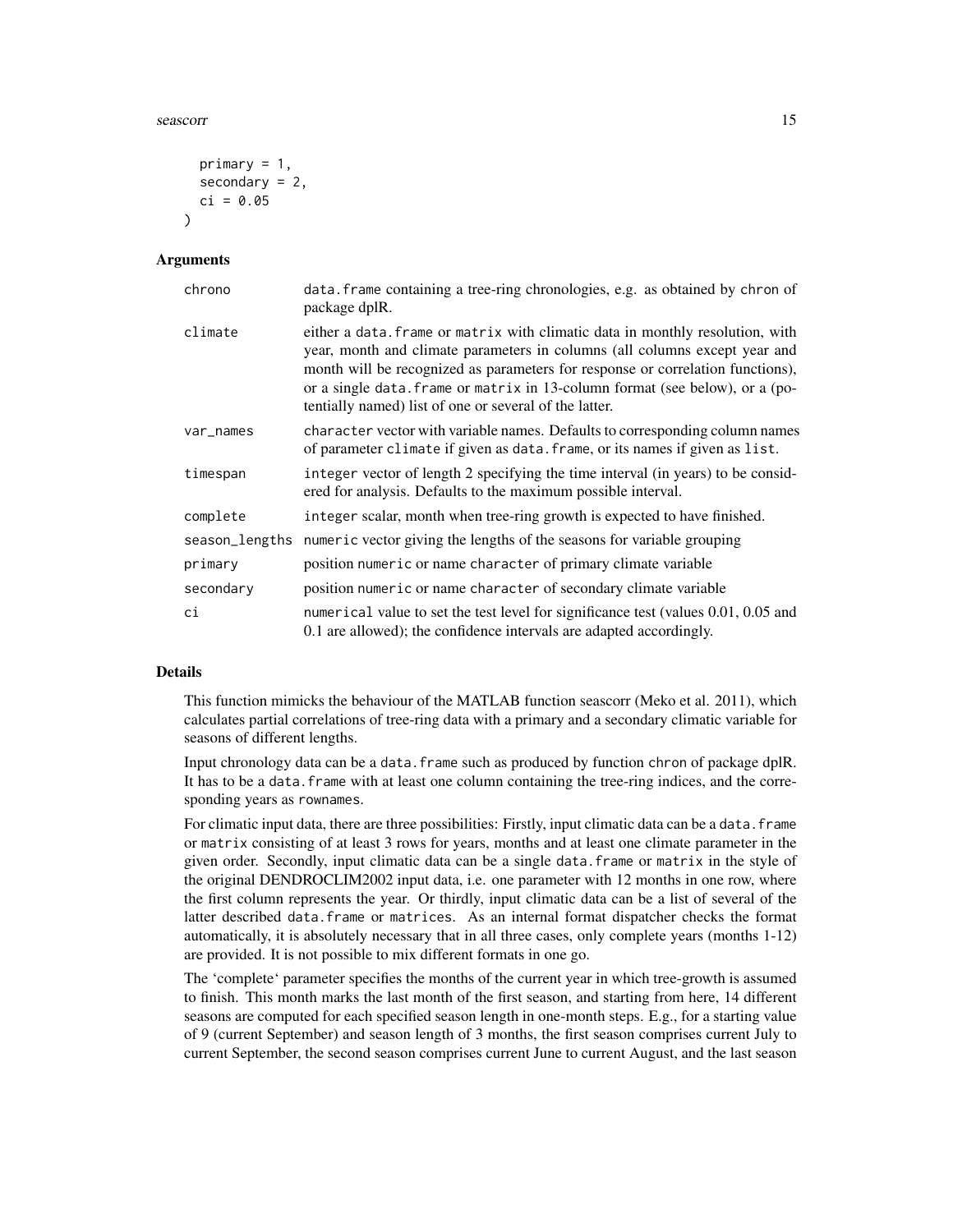comprises previous June to previous August. This results in 14 seasons for a given season length. An arbitrary number of season lengths can be specified.

The choice for primary vs. secondary variable can be made either via numeric selection (the integer value 1 stands for the first variable in the supplied climate data set), or by name ("temp", when one of the variables is named "temp"). The correlation of the primary variable with tree-growth is computed as the simple (Pearson) correlation coefficient, while the influence of the secondary variable on tree-growth is computed with the influence of the primary variable on tree-growth removed.

Like in the original seascorr program, the significance of each (partial) correlation is evaluated using exact bootstrapping by circulant embedding of the tree-ring data (Percival \& Constantine, 2006).

#### Value

'seascorr' returns an 'object' of class '"tc\_seascorr"'.

The 'plot' function is used to obtain a plot of the results.

An object of class '"tc\_seascorr"' is a list containing at least the following components:

| call      | the call made to 'seascorr'                                                                                                                                                          |
|-----------|--------------------------------------------------------------------------------------------------------------------------------------------------------------------------------------|
| seasons   | a list of length n, where n is the number of season lengths provided; each list<br>element consists of a data.frame with end month, correlation coefficient and<br>significance flag |
| truncated | the input data truncated to the common timespan or the specified timespan                                                                                                            |
| original  | the original input data, with the climate data being recast into a single data.frame                                                                                                 |

#### Author(s)

Christian Zang; the procedure incl. exact bootstrapping was implemented first by Dave Meko in MATLAB

#### References

Meko DM, Touchan R, Anchukaitis KJ (2011) Seascorr: A MATLAB program for identifying the seasonal climate signal in an annual tree-ring time series. Computers & Geosciences, 37, 1234- 1241.

Percival DB, Constantine WLB (2006) Exact simulation of Gaussian Time Series from Nonparametric Spectral Estimates with Application to Bootstrapping. Statistics and Computing 16:25-35

#### Examples

```
sc <- seascorr(muc_fake, muc_clim)
sc
plot(sc)
```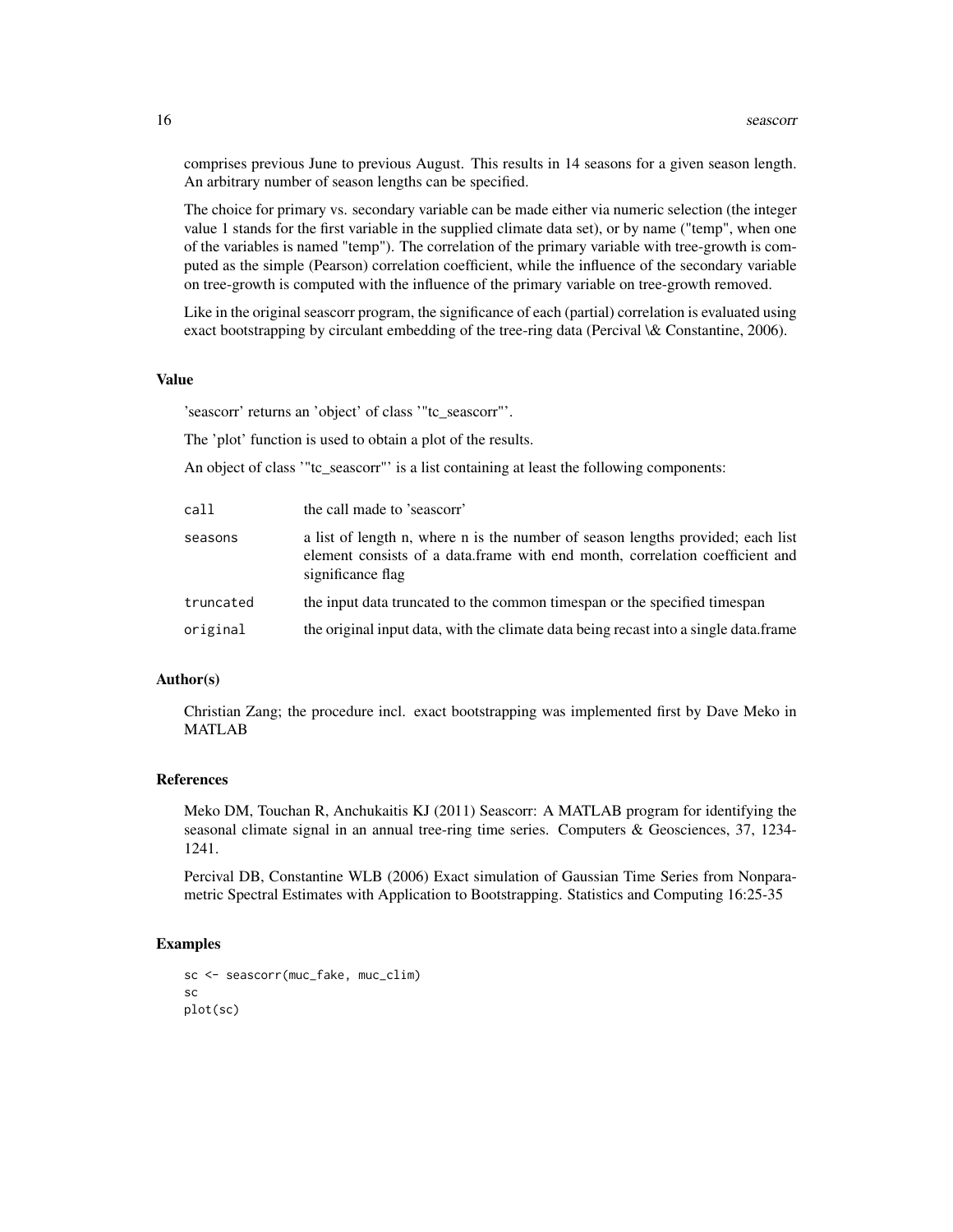<span id="page-16-0"></span>This function allows to evaluate the reconstruction skills for a given proxy time series in splitcalibration approach.

#### Usage

```
skills(
  object,
  target = NULL,model = "ols",
  calibration = "50%",
  timespan = NULL
)
```
## Arguments

| object      | an object of class "tc_dcc", "tc_dlm", or "tc_seascorr"                                                                                                                                                                                                                                      |
|-------------|----------------------------------------------------------------------------------------------------------------------------------------------------------------------------------------------------------------------------------------------------------------------------------------------|
| target      | a treeclim selection modifier specifying the climate target to be reconstructed,<br>see below for details                                                                                                                                                                                    |
| model       | one of "ols" or "rma"                                                                                                                                                                                                                                                                        |
| calibration | which part of the data shall be used as calibration subset? Given as either a range<br>of years, an integer corresponding to the first or last number of observations, or<br>a percentage as character string corresponding to the part of the data set to be<br>used as calibration subset. |
| timespan    | times pan to be used to truncate the data                                                                                                                                                                                                                                                    |
|             |                                                                                                                                                                                                                                                                                              |

#### Details

The result of a call to [dcc](#page-1-1), [dlm](#page-5-1), or [seascorr](#page-13-1) can be used as object for the function. The required data is then taken from this object and no further processing of the tree and climate variables has to be done for by the user. This reflects the flow of analysis, where first general climate/growth relations are explored, and then the strongest ones are deployed for reconstruction purposes.

target is an aggregation modifier (one of [.mean](#page-20-2), [.sum](#page-20-2), and [.range](#page-20-2)). The user should be aware of the fact that in case the aggregation modifier evaluates to more than one variable (e.g., summer means for both temperature and precipiation), a warning message is issued, and only the first variable is taken into consideration for evaluating the reconstruction skills. If not specified, the selection from the original call to [dcc](#page-1-1), [seascorr](#page-13-1), or [dlm](#page-5-1) is used.

The type of regression model (ordinary least squares or errors-in-variables via reduced major axis regression) can be selected.

The part of the data to be used as a calibration subset can be specified in three different ways: 1) as a range of years, these are then taken as calibration period; 2) as a single integer, if positive, this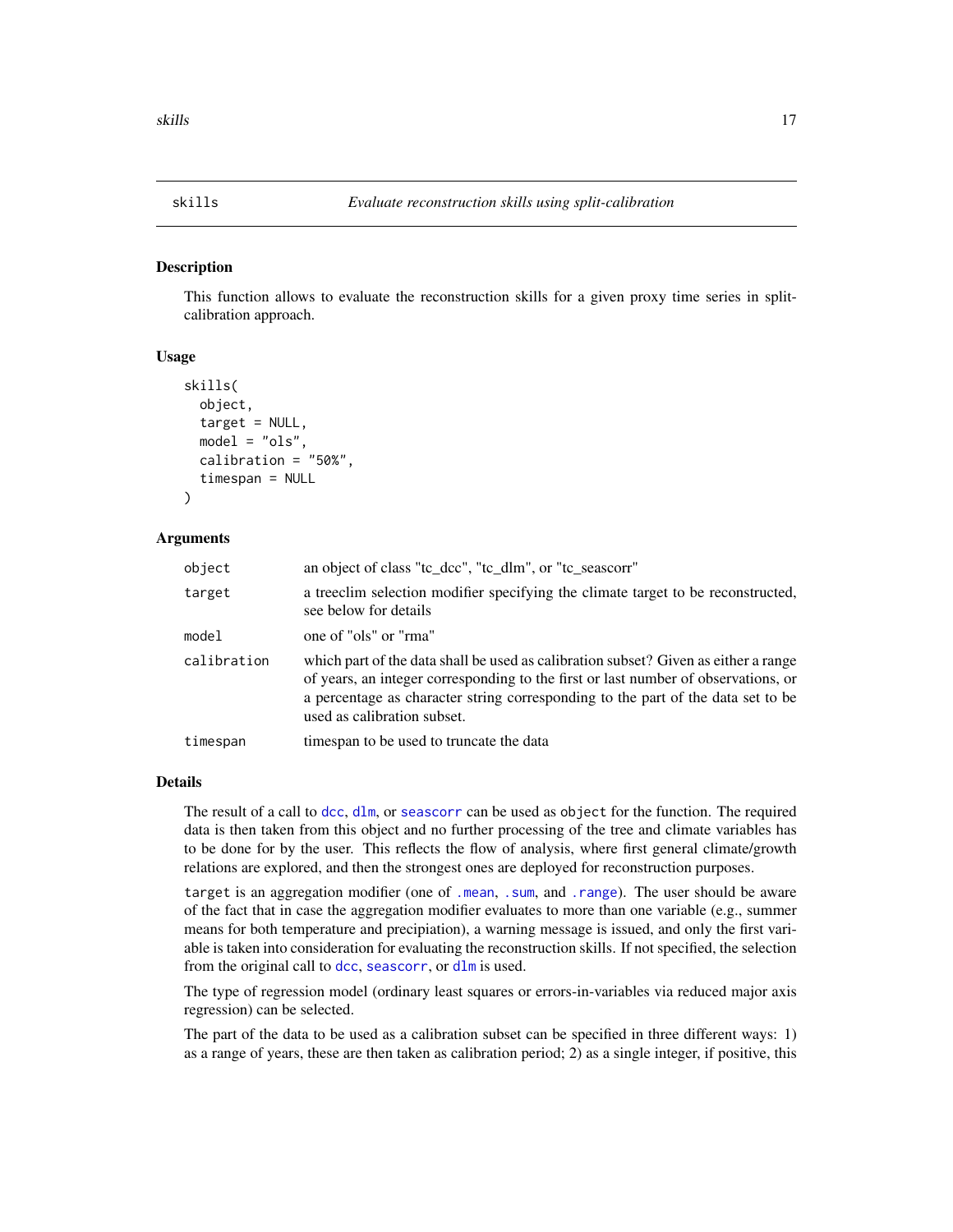number of observations at the recent end of the data set is taken as calibration set, if negative, this number of oldest observations is taken; and 3) as a character string giving a percentage of values, e.g., "-40%" would select the 40% oldest observations, while "55%" would select the 55% most recent ones.

The relationship between climate and tree-ring data is evaluated for the calibration period and the complete data set. Frequently used verification statistics are computed: reduction of error (RE), coefficient of efficiency (CE), and the Durban-Watson statistic (DW) (Cook et al. 1994, Durbin and Watson, 1951).

## Value

'skills' returns an 'object' of class '"tc\_skills"'.

An object of class '"tc\_skills"' is a list containing at least the following components:

| call        | the call made to function 'skills'                            |
|-------------|---------------------------------------------------------------|
| target      | the target used for reconstruction                            |
| r.cal       | the coefficient of correlation for the calibration timespan   |
| r.full      | the coefficient of correlation for the complete data set      |
| coef.cal    | regression coefficients for the calibration model             |
| coef.full   | regression coefficients for the full model                    |
| p.cal       | significance for the calibration model                        |
| p.full      | significance for the full model                               |
| <b>RE</b>   | reduction of error statistic                                  |
| СE          | coefficient of efficiency statistic                           |
| DW          | Durbin-Watson statistic                                       |
| <b>RMSE</b> | The root mean squared error for the prediction interval       |
| cal.model   | the complete calibration model (an object of class 'lmodel2') |
| full.mode   | the complete full model (an object of class 'lmodel2')        |

#### References

Cook E, Briffa K, Jones P (1994) Spatial regression methods in dendroclimatology: A review and comparison of two techniques. International Journal of Climatology, 14, 379-402.

Durbin, J, Watson, GS (1951) Testing for serial correlation in least squares regression. Biometrika 38:159-78.

#### Examples

```
## Not run:
dc < - dec(muc_fake, muc_clim, .mean(6:9, 'temp'') + .sum(6:9, )"prec"))
sk <- skills(dc)
sk
plot(sk)
## End(Not run)
```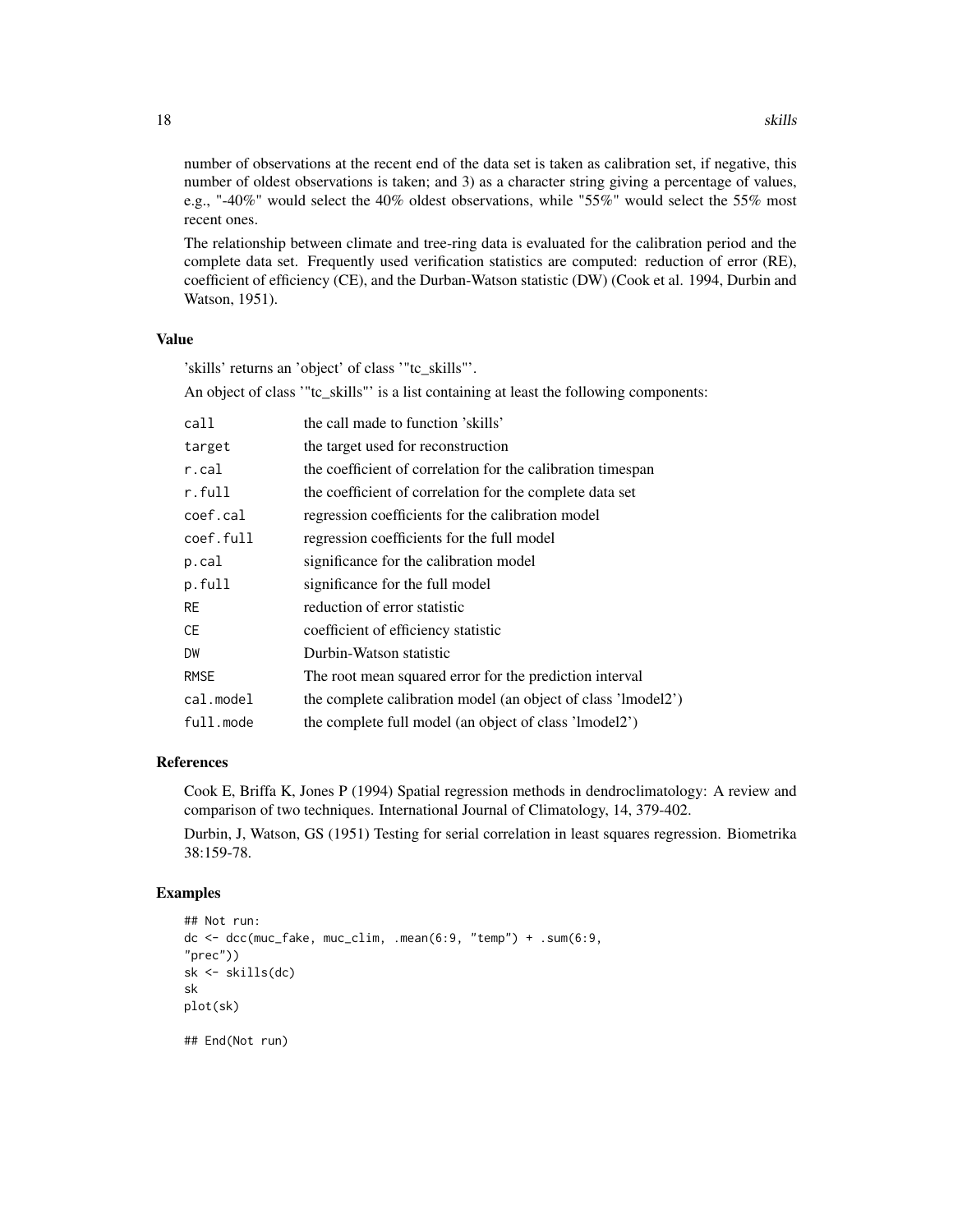<span id="page-18-0"></span>

This dataset gives the tree-ring indices for *Pinus sylvestris* at a site near Penota, Spain. The chronology represents 18 dated series and spans the period between 1763 and 1991. The chronology was obtained from the ITRDB (see source), and read in using [read.crn](#page-0-0) from package dplR.

#### Usage

data(spai020)

## Format

A data. frame containing tree-ring indices and replication depth with respective years as rownames.

#### Source

Fernandez-Cancio A, Genova Fuster M: Fernandez-Cancio - Penota - PISY - ITRDB SPAI020, http://hurricane.ncdc.noaa.gov/pls/paleox/f?p=519:1:::::P1\_STUDY\_ID:3255, accessed 2014/07/03.

spain\_prec *Monthly Precipitation Sums for Spain*

#### Description

This data set gives the monthly precipitation sums at country level for Spain in a decadal (DENDROCLIM2002 style) format from the TYN CY 1.1 data set.

#### Usage

data(spain\_prec)

#### Format

A data.frame containing thirteen columns with year and twelve months of temperature data in degree Celsius.

### Source

Mitchell TD, Carter TR, Jones PD, Hulme M, New M, et al. (2004) A comprehensive set of highresolution grids of monthly climate for Europe and the globe: the observed record (1901-2000) and 16 scenarios (2001-2100). Tyndall Centre for Climate Change Research Working Paper 55, 25.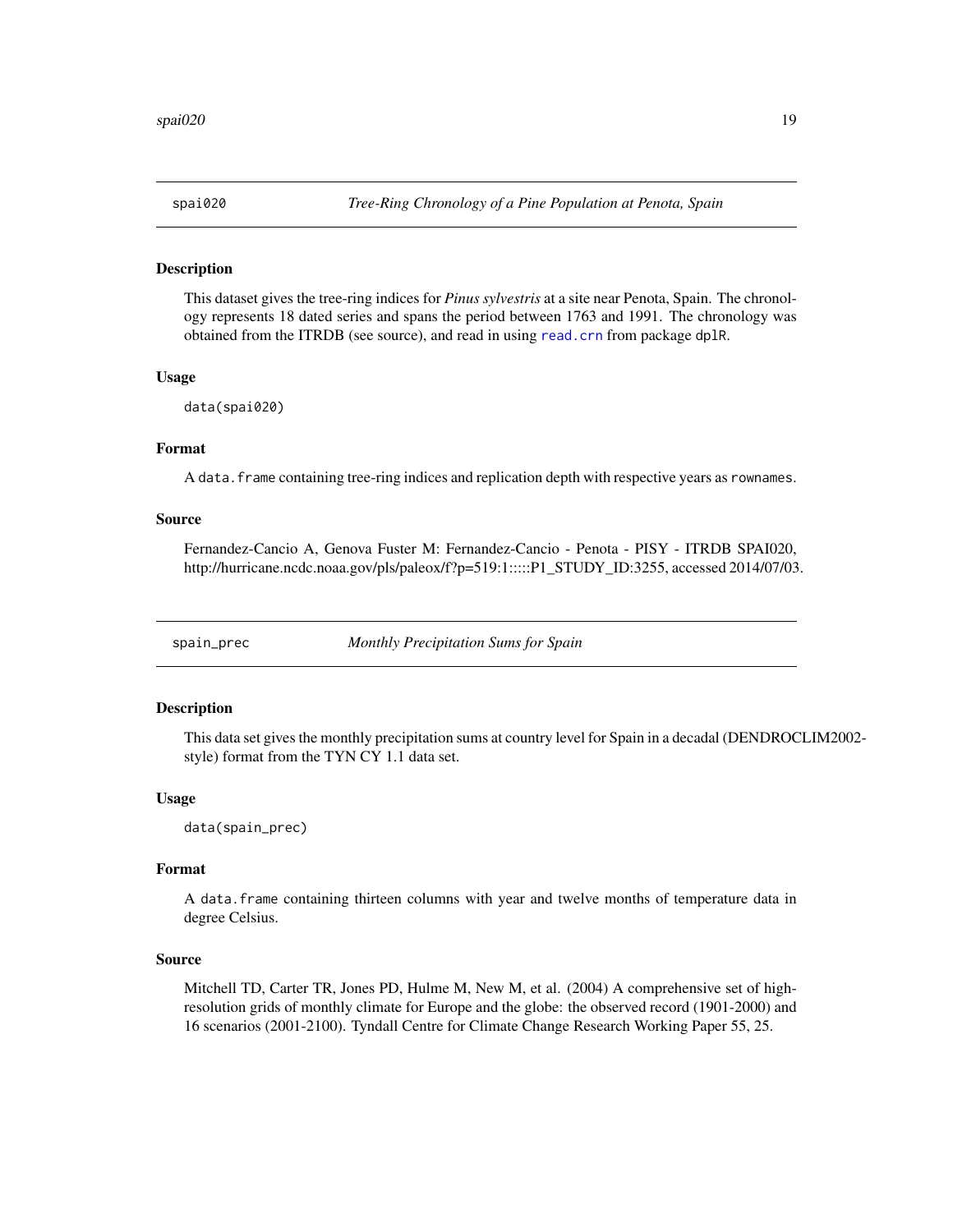<span id="page-19-0"></span>

This data set gives the monthly temperature means at country level for Spain in a decadal (DENDROCLIM2002 style) format from the TYN CY 1.1 data set.

## Usage

data(spain\_temp)

## Format

A data.frame containing thirteen columns with year and twelve months of temperature data in degree Celsius.

#### Source

Mitchell TD, Carter TR, Jones PD, Hulme M, New M, et al. (2004) A comprehensive set of highresolution grids of monthly climate for Europe and the globe: the observed record (1901-2000) and 16 scenarios (2001-2100). Tyndall Centre for Climate Change Research Working Paper 55, 25.

| tc_design | Deparse list structure from month specification and return parameter |
|-----------|----------------------------------------------------------------------|
|           | set                                                                  |

#### Description

Deparse list structure from month specification into single calls, call an aggregating function to collect the data, and return a parameter set for calibration. In general, the months must be specified as a list or nested list structure. Possible cases are: list()  $list(...)$  list(list(...)) list(list(...), list(...), ...)

#### Usage

```
tc_design(selection, climate, check_2 = TRUE)
```
#### Arguments

| selection | the list structure to specify the month selection                       |
|-----------|-------------------------------------------------------------------------|
| climate   | the climate data as returned by make pmat                               |
| check 2   | should there be a check for less than 2 variables in the design matrix? |

## Value

a data.frame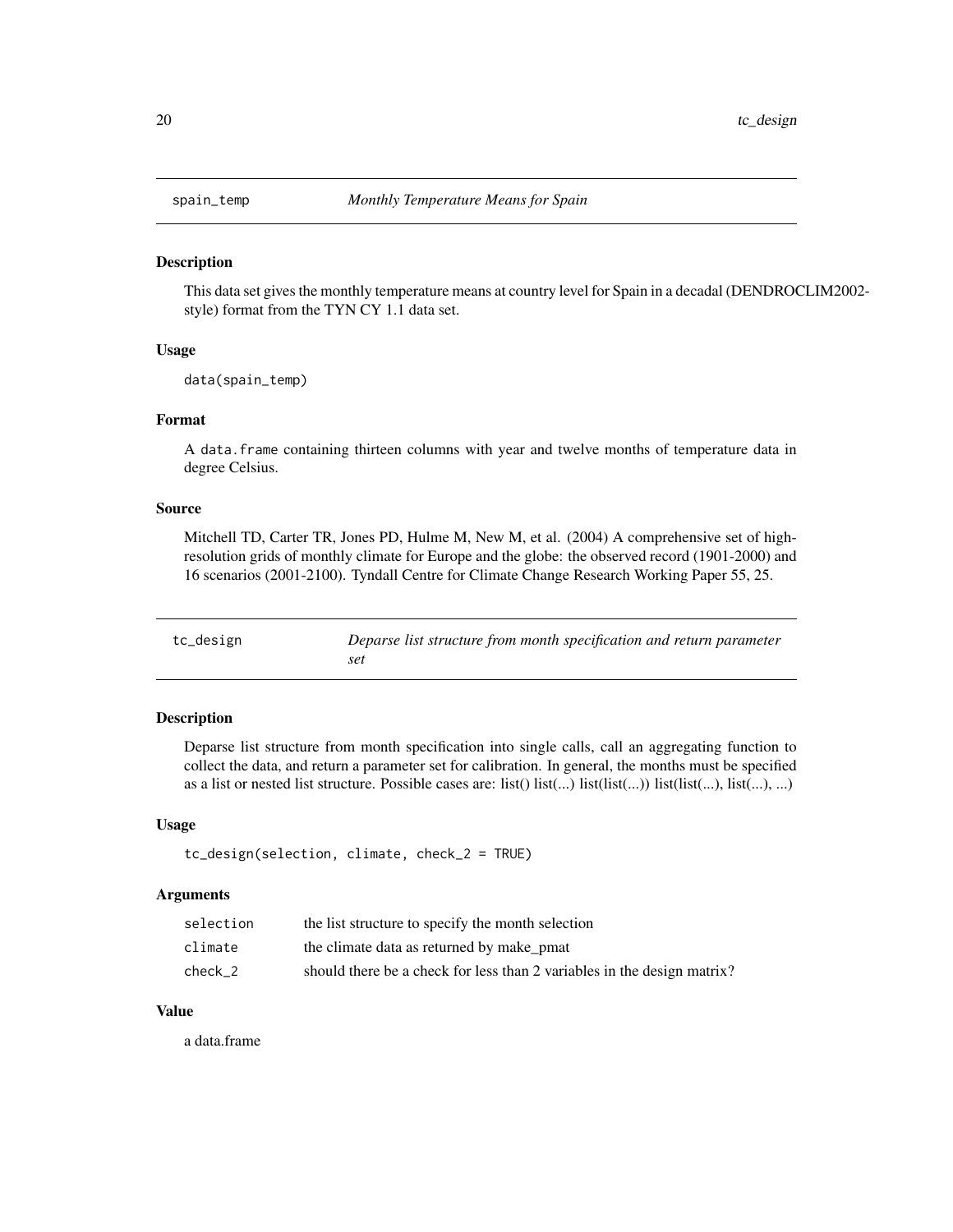<span id="page-20-0"></span>

This is a plotting function that takes the output from a dynamic ("moving" or "evolving") dcc run to trace the temporal development of all or selected variables. The variables can be selected using their name, partial matching is allowed.

## Usage

```
traceplot(x, variable s = NULL, facet = FALSE)
```
#### Arguments

| X         | an object returned from a call to dcc with parameter dynamic set to either "mov-<br>ing" or "evolving".  |
|-----------|----------------------------------------------------------------------------------------------------------|
| variables | a character vector of variable names to be plotted; if NULL (default), all vari-<br>ables will be traced |
| facet     | logical: shall the plot be splitted into facets for different variables?                                 |

## Value

an object of class "gg".

#### Examples

```
## Not run:
dc_resp <- dcc(muc_spruce, muc_clim, 4:9, dynamic = "evolving")
traceplot(dc_resp, c("prec.curr.may", "prec.curr.jun"))
```
## End(Not run)

<span id="page-20-1"></span>treeclim-modifiers *Modifiers for climate parameter selection*

## <span id="page-20-2"></span>Description

These modifiers are used to select specific months from specific climate parameters, and potentially transform the selections into their respective sums or means. The modifiers can be chained together using '+'. . range corresponds to using all specified months separately, while . sum and .mean will use the sums and means of the specified months. These modifiers also allow to select specific climatic variables, addressed by name. Thus, .mean(4:8,"temp") will select the mean for climate parameter "temp" for the months April to August. Not only ranges, but also individual vectors can be used for month specification, like e.g., . range( $c(1,3,4,5)$ .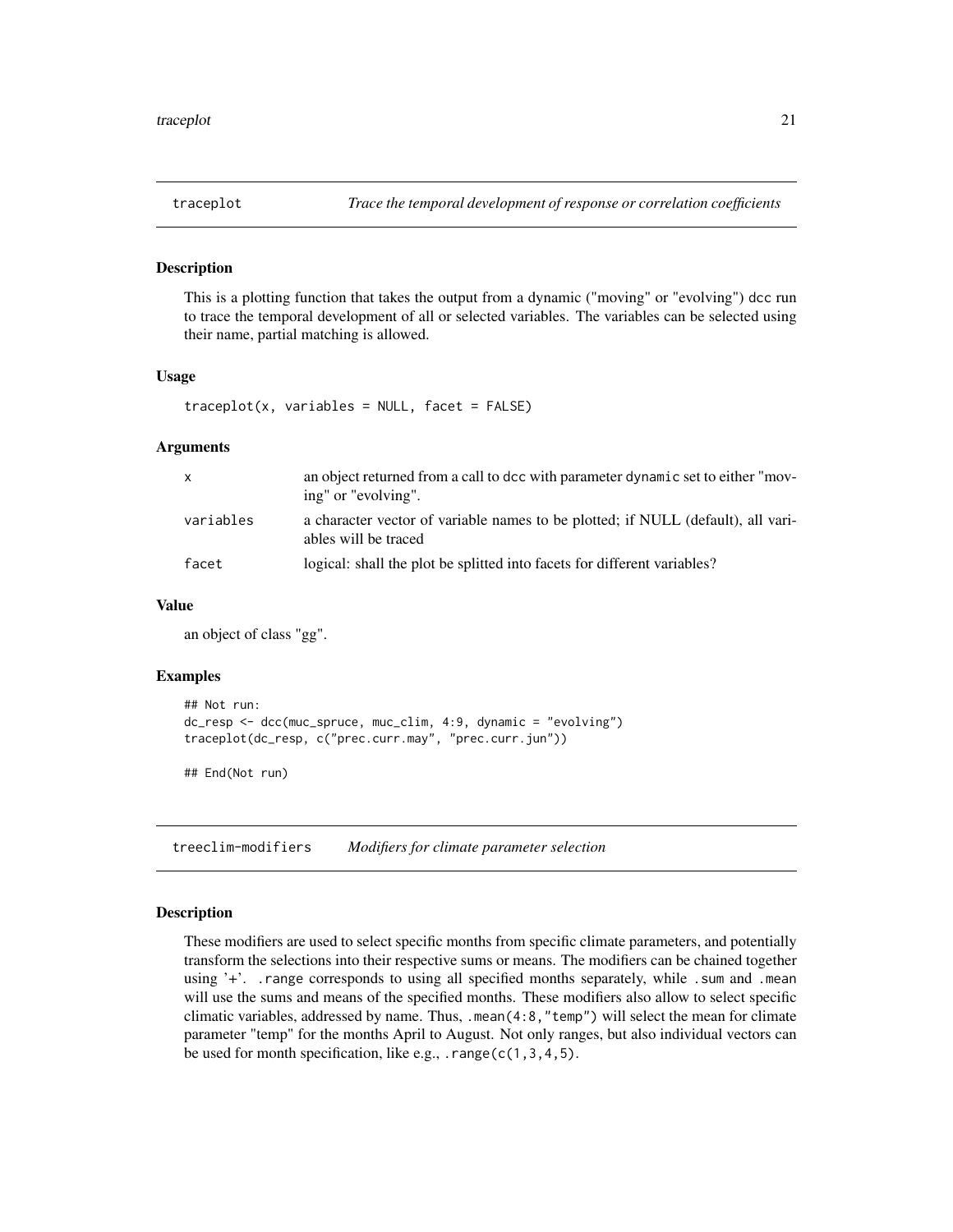<span id="page-21-0"></span>The modifiers can be chained together using the '+' symbol, which makes it possible to create arbitrarily complex selections of climate parameters for calibration. E.g., .mean(2:5,"temp") + .sum(2:5,"prec") will yield the February-to-May mean for the variable "temp" and the sum of the variable "prec" for the same time. While there is no limitation for number of lists that can be chained together, 'dcc' will not check for meaningful specifications. Testing smart hypotheses is up the researcher.

#### Usage

```
.range(.months = NULL, .variables = NULL)
.mean(.months = NULL, .variables = NULL)
.sum(.months = NULL, .variables = NULL)
```
## Arguments

| .months    | numeric identifiers for the months (-1 for previous January until 12 for current |
|------------|----------------------------------------------------------------------------------|
|            | December, with -6 for previous June, etc.)                                       |
| .variables | names of the variables the modifier shall be applied to                          |

#### Examples

```
## Not run:
my_calib <- dcc(rt_spruce, list(prec = rt_prec, temp = rt_temp),
  .range(4:9, "temp") + .mean(-5:-9, "temp") + .sum(3:10, "prec"))
plot(my_calib)
## End(Not run)
```
<span id="page-21-1"></span>treeclim-shifters *Shift months one or two years back*

#### Description

These functions are used to specify months from previous years for the design matrix. .(1) is the same as  $-1$ , and specifies previous year's January, whereas . . (1) signifies January of the year prior to the last year.

#### Usage

```
.(x)
```
..(x)

#### Arguments

x numeric identifier (of length 1) for the months (1 for January, ..., 12 for December)